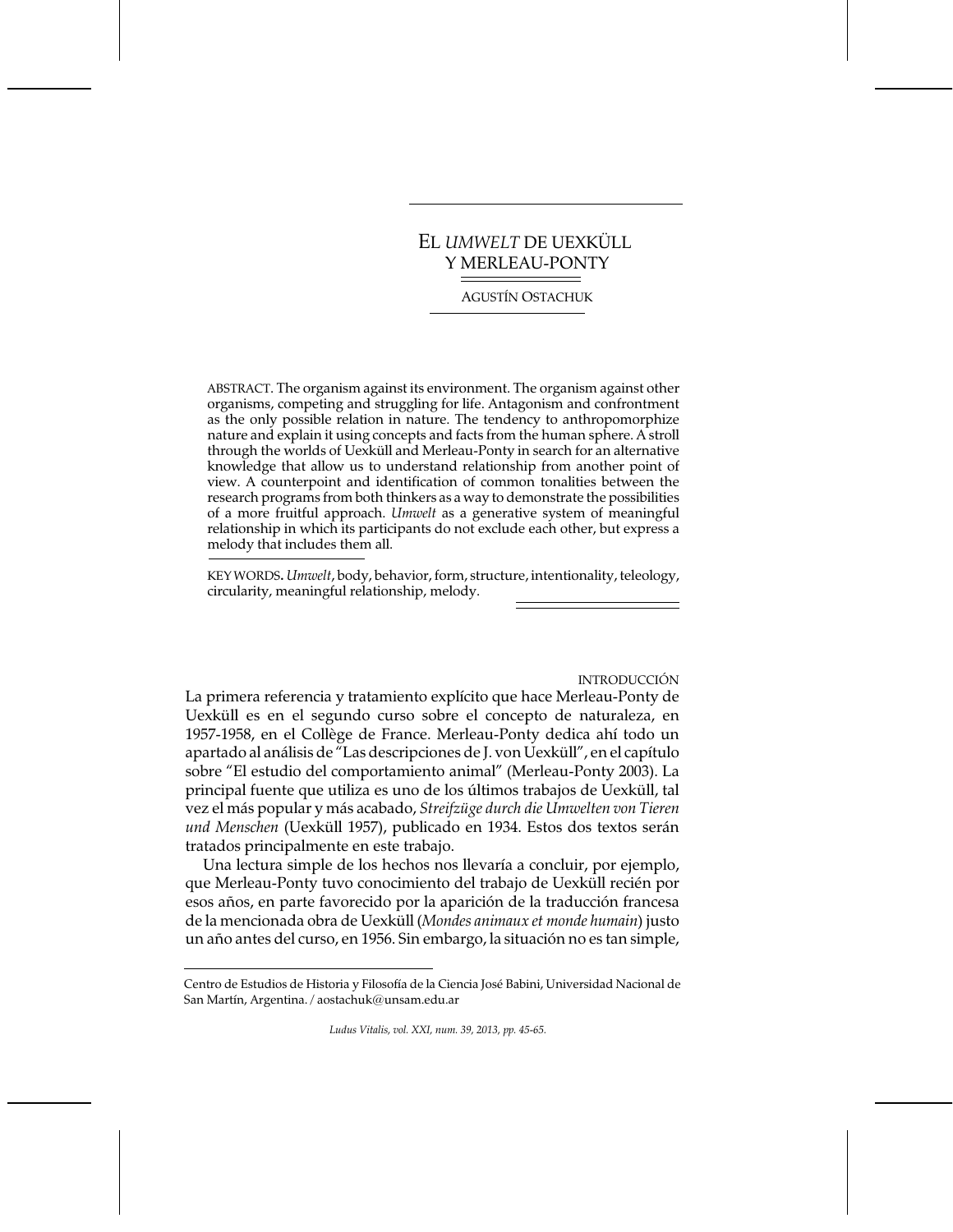y uno podría aventurar que Merleau-Ponty tenía conocimiento de las ideas de Uexküll, aunque en forma indirecta e implícita, ya en su primer obra, La structure du comportement (1942). En ese libro, Merleau-Ponty cita y estudia el trabajo de, entre otros, el biólogo Frederik Buytendijk y el médico Kurt Goldstein. Lo llamativo es que estos dos autores conocían la obra de Uexküll, lo citan en sus textos y, de hecho de una de ellas (en este caso de Buytendijk) proviene la única cita que hace Merleau-Ponty de Uexküll en La structure du comportement: "Todo organismo, decía Uexküll, es una melodía que se canta a sí misma" (Merleau-Ponty 1976, p. 225).

A nuestro entender, la relación entre Merleau-Ponty y Uexküll es bastante más profunda que una cita, y más que una posible influencia que hava podido tener el segundo sobre el primero. Hay, por decirlo así, una "sintonía" entre los programas emprendidos por ambos autores. Para decirlo con mayor precisión, al relacionar las ideas desarrolladas por ambos, se percibe una "tonalidad" en común entre las "melodías" que tocaron. La idea de este trabajo, entonces, es identificar esas tonalidades y, por qué no, improvisar con ellas algunos arreglos propios.

#### VIDA E INFLUENCIAS DE UEXKÜLL

Jakob von Uexküll nació en Keblas, Estonia, en 1864. Estudió zoología en la Universidad de Dorpat (actual Universidad de Tartu), en la que coexistían dos grandes influencias antagónicas: Charles Darwin y Karl Ernst von Baer. Ambas perspectivas participaron en el debate fundamental de la biología durante el siglo XIX, que fue entre mecanicismo y teleología; es decir, la explicación por leyes físicas (causa eficiente) y la explicación por la búsqueda de un objetivo (causa formal). La cimiente de la controversia se encontraba en la ciencia aristotélica, y se retomó con el surgimiento de la biología y por el trabajo de filósofos como Kant, Hegel y Schelling.

Uexküll fue notablemente influido por las ideas de von Baer (1792-1876). Al igual que Uexküll, von Baer nació en Estonia y trabajó en la Universidad de Dorpat. Se formó con el biólogo Döllinger, quien se adhería a las teorías de Schelling y había estudiado con Kant. Sus principales influencias fueron Cuvier y, precisamente, Kant. Se dedicó al estudio de la morfología embrionaria desde una perspectiva denominada Entwicklungsgeschichte o teoría desarrollista de la organización animal. Según esa teoría, todos los organismos, y todas las partes de los organismos, se desarrollan según un plan que responde al seguimiento de un propósito (Zielstrebigkeit). El principal aporte de von Baer a la embriología fue lo que luego se conoció como "ley de Baer": el desarrollo del embrión parte de características generales y avanza hacia características más particulares y específicas. La importancia de esta ley radica en su oposición a la teoría del desarrollo conocida en la época, la teoría preformacionista, según la cual los organis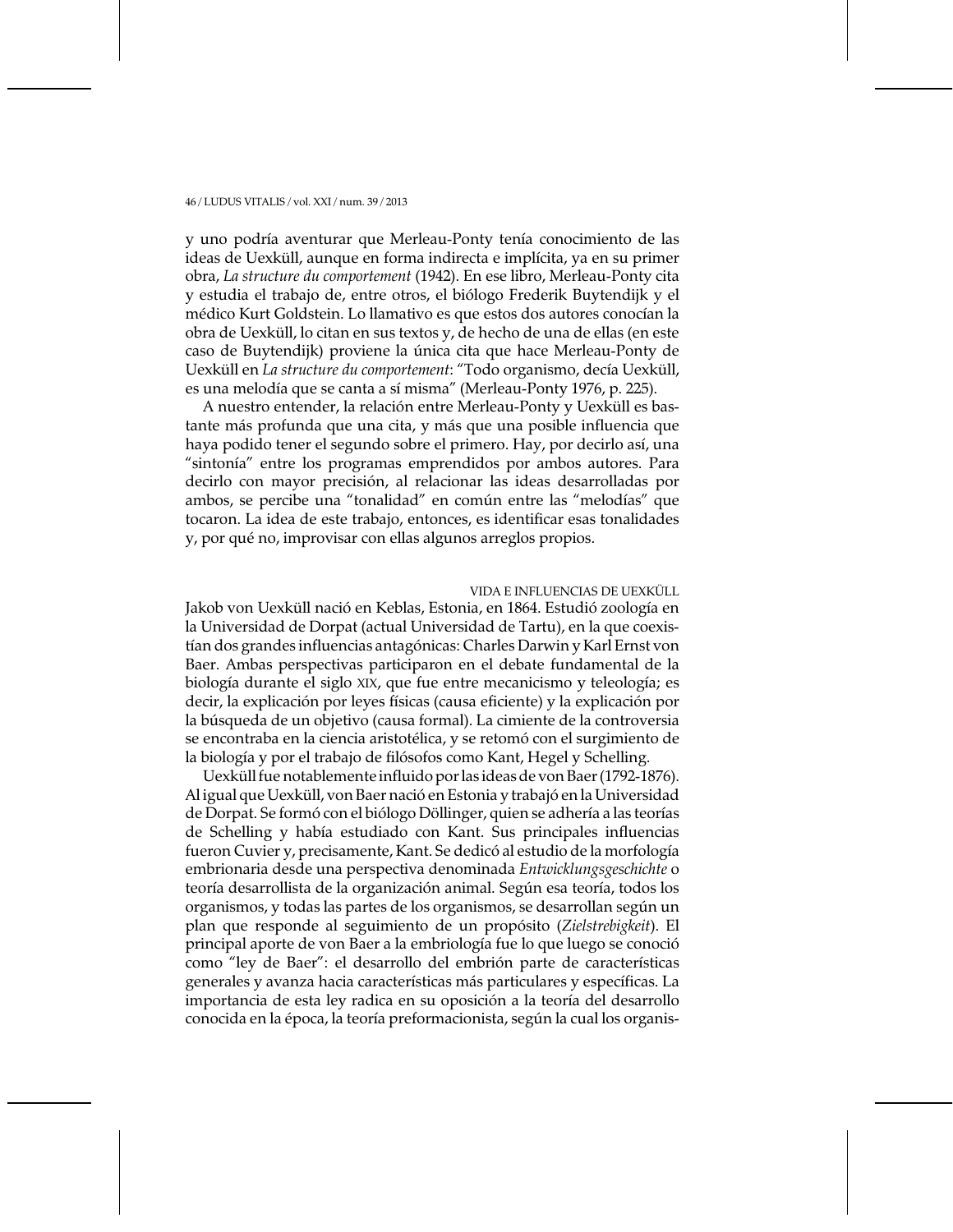mos se hallan preformados desde el momento de su concepción. Como contrapartida, Baer proponía una teoría epigenética del desarrollo que lo adscribía, en consecuencia, al grupo que defendía la perspectiva teleológica. En este sentido, las concepciones de Baer se contraponían también a las de Darwin. La principal crítica que Baer dirigía a Darwin, expresada en una carta enviada al mismo Darwin en 1873, no era tanto a la noción misma de evolución, sino en cuanto al mecanismo propuesto para explicarla, la selección natural. No podía concebir que la evolución ocurriera con una noción tan accidental, fortuita, desorganizada y no desplanificada.

Luego de sus estudios de grado en Estonia, Uexküll viajó a Alemania, a la Universidad de Heildelberg, para trabajar en fisiología muscular de invertebrados marinos bajo la dirección de Wilhelm Kühne, a quien había conocido en 1886, en Dorpat, en ocasión de la memoria del décimo aniversario de la muerte de Baer. Luego de recibir un doctorado honorario en 1907 en Heidelberg, Uexküll estuvo un breve periodo en el Centro Zoológico de Nápoles. En 1926, obtuvo un puesto en la Universidad de Hamburgo, en Alemania, donde llevó a cabo toda su labor profesional hasta su retiro, y donde fundó el Instituto de Investigación del Umwelt. Allí conoció a Ernst Cassirer, con quien estableció una larga y duradera amistad. La influencia de Uexküll en el trabajo de Cassirer se halla abundantemente documentada, no así la influencia recíproca, en tanto que probablemente Cassirer haya influido en la inclinación semiótica de los últimos trabajos de Uexküll.

Los últimos años de su vida Uexküll los pasó en Capri, Italia, donde poseía una villa familiar desde hacía varios años. Ahí murió en 1944.

A lo largo de su vida, Uexküll publicó varios libros y numerosos artículos científicos sobre diferentes tópicos, desde fisiología muscular hasta la vida subjetiva de los animales y el significado de la vida. Sus obras más influenciables son: Umwelt und Innenwelt der Tiere (1909); Theoretische Biologie (1920); Die Lebenslehre (1930); Streifzüge durch die Umwelten von Tieren und Menschen (1934); Niegeschaute Welten (1936), y Bedeutungslehre (1940).

Uexküll fue uno de los fundadores de la biología teórica, de los estudios experimentales de comportamiento animal, y de la unión entre semiótica y biología. Fue, además, uno de los principales contribuyentes a la tendencia "epigenética" o "desarrollista" en biología, dentro de un linaje en el que participan Goethe, Geoffroy Saint-Hilaire, Karl Ernst von Baer, D'Arcy Thompson, Hans Spemann, Hans Driesch, Conrad Hal Waddington, Brian Goodwin, Rene Thom, Robert Rosen, y Stuart Kauffman.

## EL MUNDO SEGÚN UEXKÜLL

La mayor influencia filosófica de Uexküll, y la que contribuyó enormemente en la formación de su visión del mundo fue Immanuel Kant. El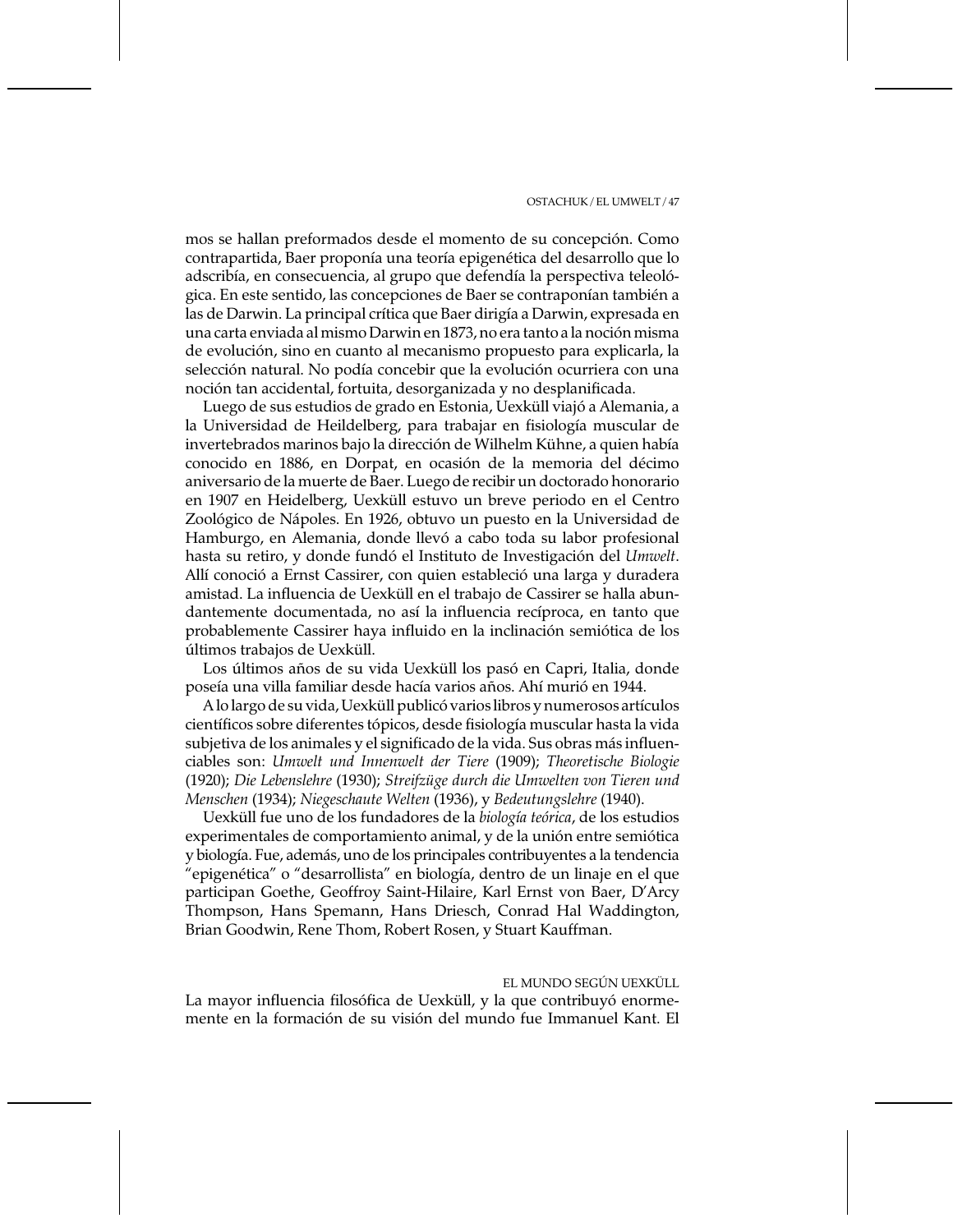proyecto de Uexküll está claramente enmarcado en el proyecto kantiano, a pesar de que haya planteado algunas diferencias con el mismo, y que con el tiempo le haya impreso sus propias particularidades y tendencia personal.

Uexküll comienza en la introducción de su obra principal, Theoretische Biologie (1920), haciendo un agradecimiento al legado dejado por las investigaciones llevadas a cabo por Kant. Lo que Uexküll toma de Kant es el "giro copernicano" que introduce en nuestra concepción del conocimiento del mundo: en lugar de proponer un mundo objetivo que existe independientemente del sujeto, invierte el planteamiento y propone que es el sujeto el que establece el conocimiento del mundo. Este giro tomado por Uexküll lo lleva a adoptar una tesis que lo guiará a lo largo de todo su pensamiento: la realidad y la experiencia es lo que percibimos subjetivamente. No hay una realidad en la forma de cosas-en-sí; no hay nada fuera de las experiencias subjetivas individuales que crean al mundo como significativo, o en todo caso nunca podremos conocerla:

Toda realidad es apariencia subjetiva. Este debe constituir la gran, fundamental admisión incluso de la biología. Es totalmente en vano salir a buscar al mundo causas independientes del sujeto; siempre tropezamos con objetos, que deben su construcción al sujeto. Cuando admitimos que los objetos son apariencias que deben su construcción al sujeto, pisamos en tierra firme y antigua, especialmente preparada por Kant para soportar el edificio de la ciencia natural entera. Kant estableció al sujeto, el hombre, por sobre los objetos, y descubrió los principios fundamentales por los cuales los objetos son construidos por nuestra mente (Uexküll 1926, p. XV).

A continuación establece su proyecto de investigación y de vida, que para nosotros tendrá una gran importancia con relación al trabajo de Merleau-Ponty: "La tarea de la biología consiste en expandir en dos direcciones los resultados de las investigaciones de Kant: (1) considerar el rol jugado por nuestro cuerpo, y especialmente por nuestros órganos de los sentidos y sistema nervioso central, y (2) estudiar las relaciones de otros sujetos (animales) con los objetos" (Uexküll 1926, p. XV). Podríamos marcar aquí, entonces, la primera similitud con el proyecto merleau-pontiano, en el punto (1), y la primera indicación y adelanto de lo que nos conducirá a la noción de *Umwelt*, en el punto (2).

En el segundo punto, nos encontramos con la primera novedad, clave en el pensamiento de Uexküll, que puede pasar desapercibida, pero que no deja dudas: no sólo los hombres son sujetos, los animales también lo son. De esta afirmación al *Umwelt* hay, como veremos, sólo un paso. Esto no quiere decir necesariamente que los animales tengan conciencia, que de hecho para Uexküll todavía no la tienen. Surge imperiosa, entonces, la siguiente pregunta: ¿Cómo se relacionan estos sujetos sin conciencia con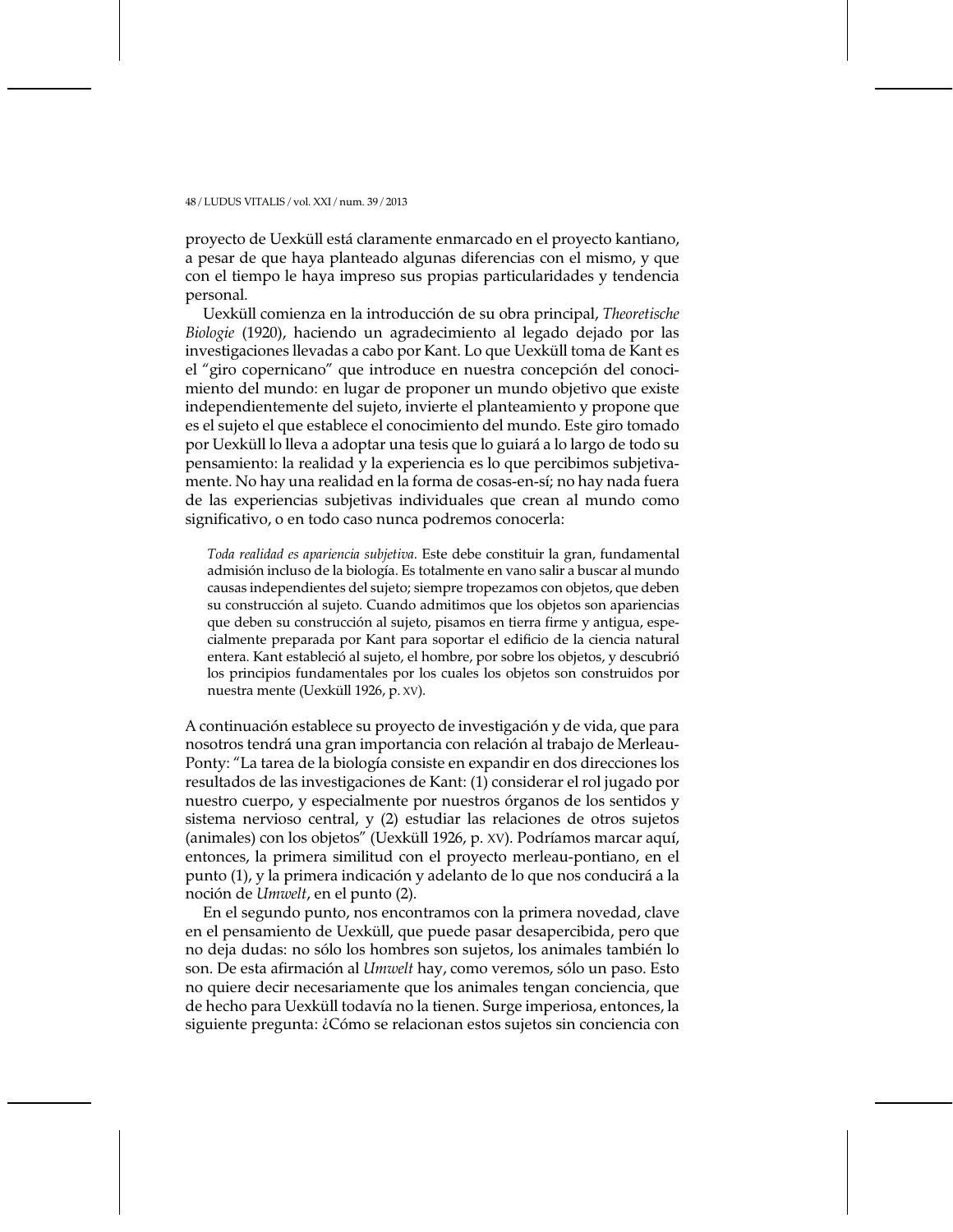los objetos si, según Kant, es ella la que permite construirlos? No nos parece casual que inmediatamente después de afirmar que para Kant "los objetos son construidos por nuestra mente", señale la necesidad de "considerar el rol jugado por nuestro cuerpo".

Esta visión del mundo que adopta Uexküll, influido por Kant, y que incluso podríamos denominar fenomenológica, lo conduce, al igual que ocurre con Merleau-Ponty, a adoptar una perspectiva perceptual y a considerar los fenómenos de la naturaleza desde el punto de vista de cómo son *percibidos* por los distintos sujetos. Otra de las influencias importantes, además de Kant, en la formación de su "teoría de la percepción" fue Hermann von Helmholtz (1821-1894). Dicha teoría se condensa en lo que Uexküll denominó ciclo funcional, y representa uno de los antecedentes más importantes del concepto de retroalimentación (feedback). Gracias a este ciclo, el sujeto puede acumular nuevas experiencias y adquirir nuevos sentidos, y es lo que permite que el sujeto pueda tener un Umwelt y modificarlo a lo largo del tiempo. De acuerdo con Uexküll, el sistema nervioso central está formado por dos tipos de componentes: los "receptores centrales" (Merkorgan) y los "efectores centrales" (Wirkorgan). Ambos están compuestos por células. La representación guardada en una célula receptora central se denomina "signo receptor o perceptual" (Merkzeichen), mientras que el impulso guardado en las células efectoras centrales se denominan "signos efectores" (Wirkzeichen). Los receptores centrales están conectados con receptores periféricos específicos. Si una cualidad particular de un objeto estimula a las células receptoras periféricas, y tal estimulación activa a las correspondientes células receptoras centrales, entonces el signo perceptual guardado en estas células se convierte en "señal perceptual" (Merkmal) para el objeto y, al mismo tiempo, la cualidad del objeto se convierte en portadora de esa "señal perceptual" (Merkmal-Träger). Por su parte, cuando la activación de células efectoras centrales causan la inervación de células efectoras periféricas, y éstas actúan sobre un objeto, entonces el signo efector guardado en las células efectoras centrales se convierten en "señales efectoras" o funcionales (Wirkmal) para el objeto y, al mismo tiempo, la cualidad del objeto producida por la acción de las células efectoras se convierte en portadora de esta "señal funcional" (Wirkmal-Träger). Debido a las señales perceptuales y funcionales impresas sobre el objeto por el sujeto, el objeto sobreviene significativo para el sujeto.

LA INVENCIÓN DEL UMWELT Uexküll abre su obra Streifzüge durch die Umwelten von Tieren und Menschen (1934) de la siguiente manera: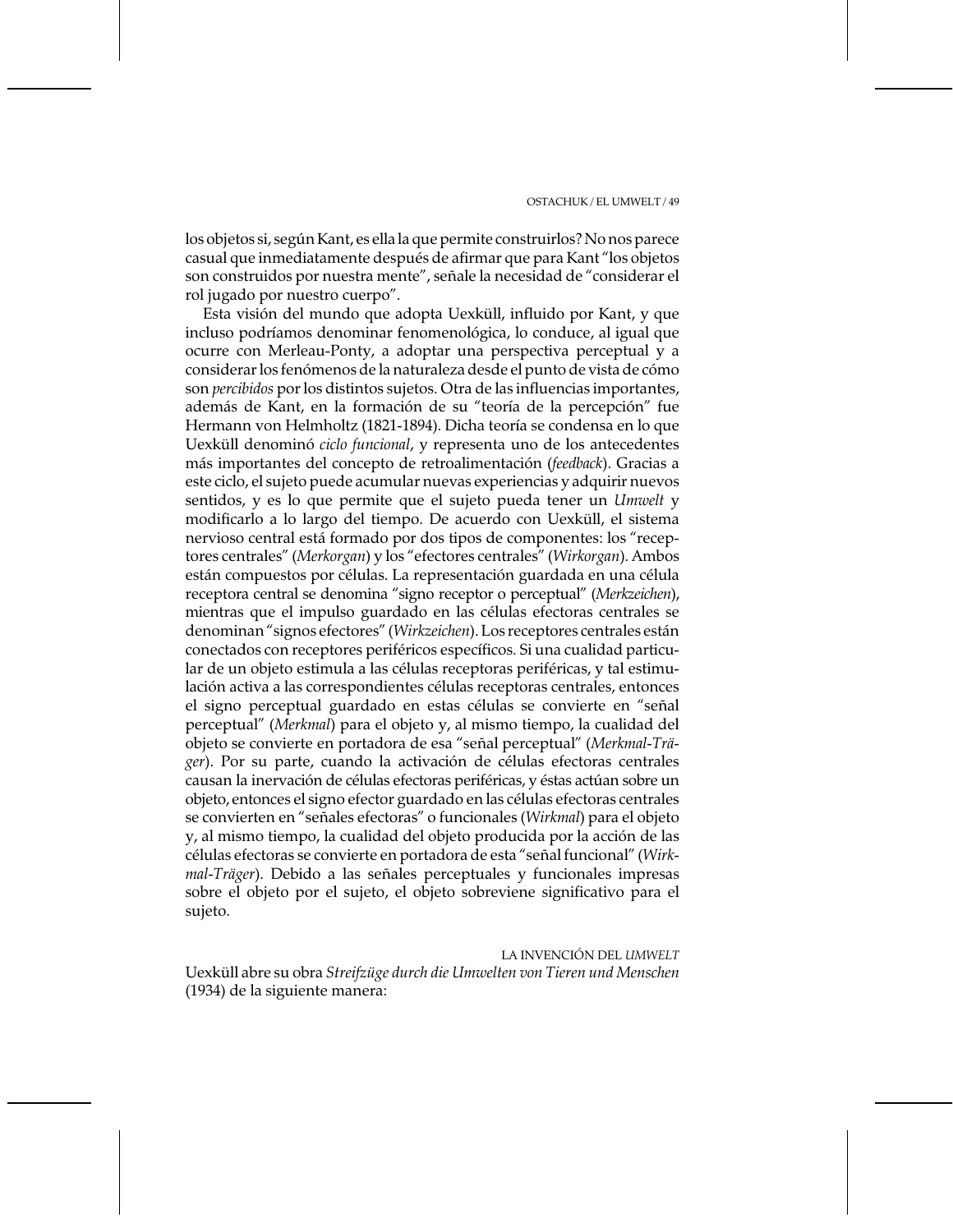Esta pequeña monografía no pretende señalar el camino a una nueva ciencia. Tal vez debería ser llamado un viaje a mundos desconocidos, mundos extraños para nosotros, pero conocidos para otras criaturas, mundos numerosos y variados como los animales mismos. El mejor momento para emprender tal aventura es en un día soleado. El lugar, una pradera cubierta de flores, zumbando de insectos, sobrevolado de mariposas. Aquí podemos echar un vistazo a los mundos de los pequeños habitantes de la pradera. Para ello, debemos primero crear imaginariamente una burbuja de jabón alrededor de cada criatura para representar su propio mundo, que contiene las percepciones que sólo ella conoce. Cuando entramos a una de estas burbujas, la familiar pradera se transforma. Muchas de sus características y colores desaparecen, otras no aparecen más juntas sino en nuevas relaciones. Un mundo nuevo nace. A través de la burbuja vemos el mundo del gusano, de la mariposa o del ratón; el mundo como aparece a los animales mismos, no como aparece ante nosotros. A éste podríamos llamarlo mundo fenoménico o mundo propio del animal (Uexküll 1957, p. 5).

Para Uexküll, entonces, hay tantos "mundos" posibles como animales hay en la naturaleza, puesto que cada uno de ellos lo percibe de manera diferencial. Su propuesta se distingue y se opone a aquellas teorías que consideran que existe una única manera de ver el mundo, un mundo objetivo, regular y unívoco equivalente para todos. Se trata entonces de una perspectiva en primera persona en la que lo que pueda percibir un animal en particular no necesariamente coincidirá con lo que yo percibo, es decir, percibir los ambientes naturales como igualmente significativos para todos los animales. Uexküll no considera, como decíamos anteriormente, a los organismos como meros objetos, sino como sujetos cuya actividad esencial consiste en percibir y actuar. Todo lo que un animal percibe forma parte de su mundo perceptual (Merkwelt), y todo lo que hace, de su mundo operacional (Wirkwelt). El mundo perceptual y operacional forman juntos una unidad cerrada, que es el Umwelt.

El concepto de Umwelt proviene de una de sus primeras obras, Umwelt und Innenwelt der Tiere (1909). Bajo este término entendía al organismo y su medio ambiente formando un sistema integral, que no puede ser comprendido aislando uno de otro. Esta forma de entender la relación de los animales con el ambiente, condujo eventualmente al desarrollo de un nuevo campo de investigación en biología, que asocia de manera más directa a la biología con el comportamiento, y que entiende a los animales como sujetos con experiencias propias.

Es clara la influencia de Kant sobre Uexküll en el desarrollo de este concepto. Partiendo de la idea que el mundo y la realidad no están dadas, que no son un hecho objetivo, sino que se construyen con base en nuestras percepciones subjetivas, el paso siguiente para la concepción del Umwelt es inmediato: si el mundo es constituido por sujetos individuales, se trata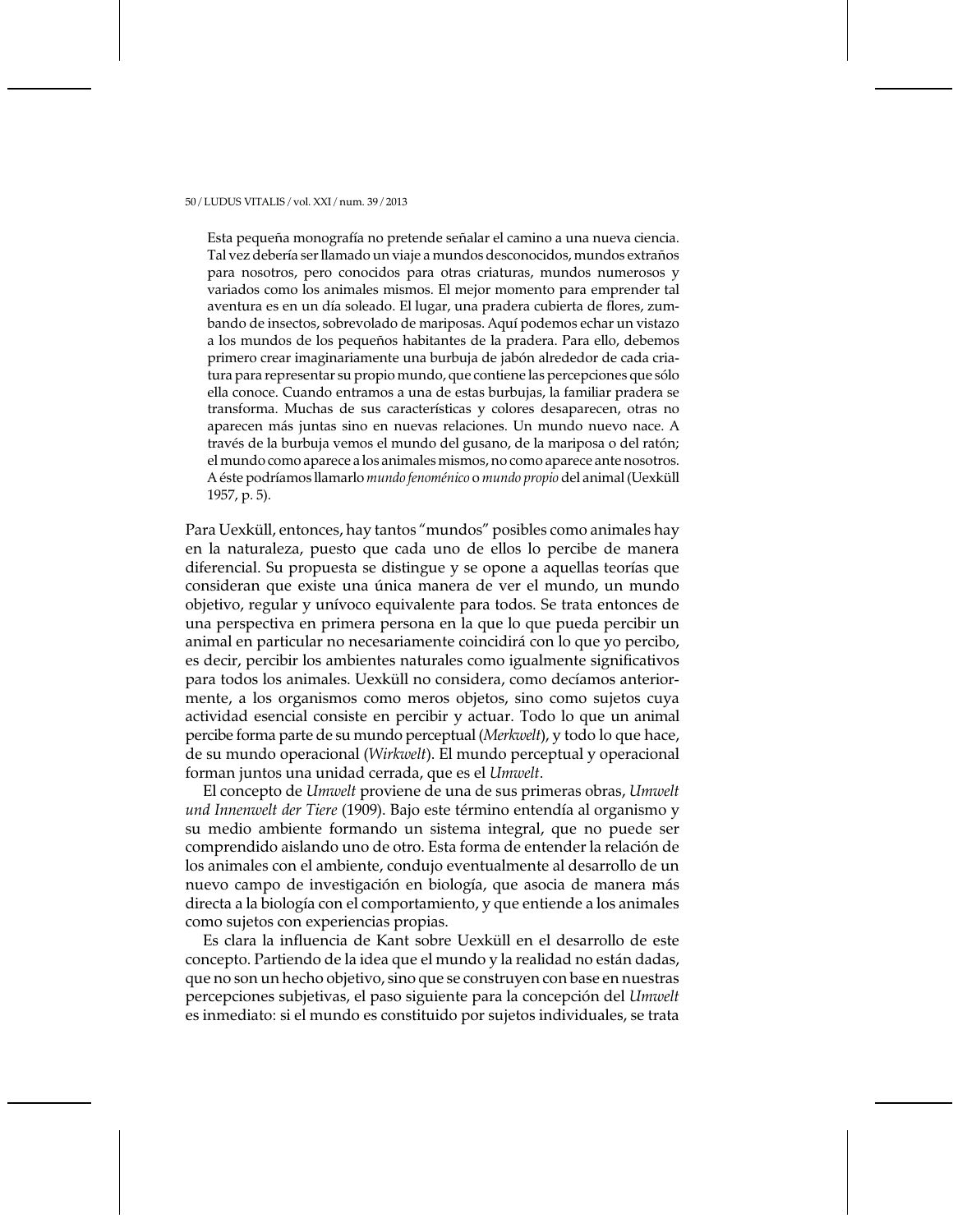entonces de ver cómo "aparecen" esos mundos a cada uno de los organismos. Es decir, si los objetos no existen independientemente de un sujeto que los percibe, entonces el mundo mismo es constituido por el sujeto, y hay tantos "mundos" como sujetos posibles. Pierde sentido, entonces, la idea de la existencia de un solo mundo posible, accesible únicamente a la conciencia humana. Lo que es más, el concepto de Umwelt, tal cual lo define Uexküll, tiene cierta similitud con el concepto fenomenológico de "ser-en-el-mundo", en el sentido en que los seres vivos y sus ambientes no son dos cosas distintas, sino una estructura unitaria que debe considerarse en forma holista.

La imagen que más utiliza Uexküll para ilustrar el Umwelt es la de la "burbuja de jabón". La idea detrás de esta metáfora es que cada animal estaría rodeado por una burbuja, que establece el límite entre su medio circundante, su "mundo", y el resto de las posibilidades que para él, desde su perspectiva, son desconocidas. El límite, en realidad, es doble: desde la perspectiva del animal marca el límite de su mundo, y desde la perspectiva de un observador externo (como nosotros), marca el límite de nuestro conocimiento del organismo. Este último punto es importante, porque subraya el hecho de que aunque estén presentes los mismos objetos en un determinado ambiente, éstos no tienen por qué ser percibidos de igual manera por dos organismos distintos, y lo que es más importante, no tienen por qué tener el mismo sentido. Un objeto presente en mi Umwelt no tiene por qué estar "presente" en el *Umwelt* de otro organismo, y si lo está no tiene por qué tener el mismo significado que tiene para mí. Por ejemplo, mientras que una pradera puede ser un lugar cómodo para recostarme y disfrutar de la naturaleza, para una vaca es un espacio alimenticio por excelencia. En resumidas cuentas, el Umwelt puede ser considerado como una especie de "microcosmos", en el cual vive y habita cada organismo. A este Umwelt, se oponen el Umgebung, el alrededor geográfico exterior del animal, y el Welt, el universo de la ciencia.

El ejemplo más citado, que ilustra de la forma más clara la idea y el funcionamiento del Umwelt, es la vida de la garrapata. De todos los estímulos que podrían existir en el medio de la garrapata, sólo tres tienen relevancia para ésta, en tanto conforman su mundo y le permiten cumplir su sentido biológico. Las garrapata se desarrolla a expensas de la sangre caliente de los mamíferos. Después del acoplamiento, la hembra adulta sube, guiada por la fotorreceptividad de su piel, hasta la extremidad de una rama de árbol y espera. Este es el primer estímulo. Puede esperar, inmóvil e inactiva, sin alimentarse ni refugiarse, hasta dieciocho años, y sólo el estímulo adecuado podrá sacarla de ese estado de quiescencia y ponerla en marcha nuevamente en su ciclo vital. Cuando un mamífero pasa debajo del árbol, bajo el puesto de acecho de la garrapata, ésta se deja caer. Lo que la guía es el olor a manteca rancia (ácido butírico) proveniente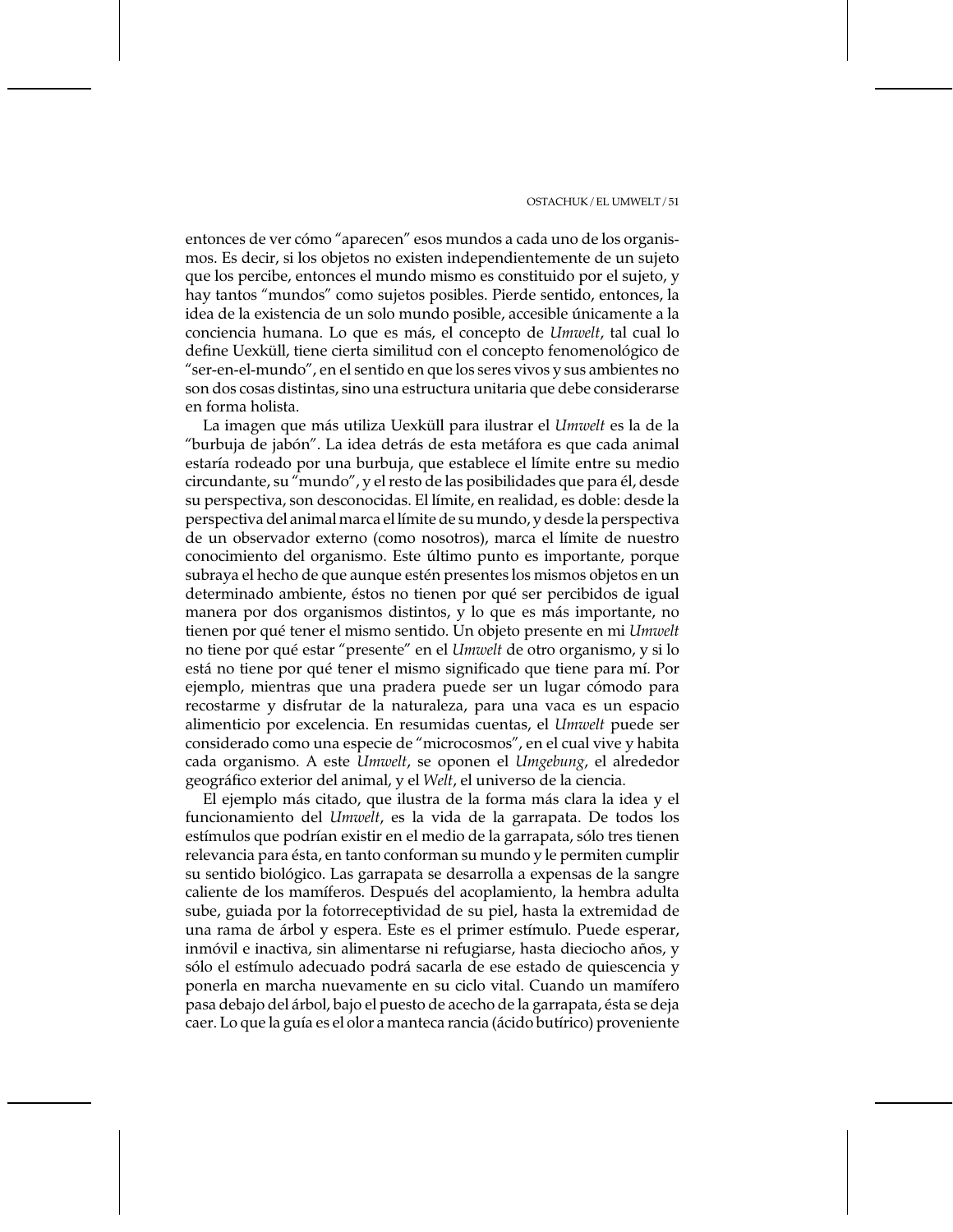de la transpiración del animal. Este es el segundo estímulo. Cuando cae sobre el animal, se fija a él. Lo que la fija al a éste es únicamente la temperatura de la sangre. Este es el tercer estímulo. Una vez fijado al animal se dirige a la fuente del calor, arribando a zonas del animal libres de pelo, hasta la piel, y finalmente succiona su sangre. Sólo cuando su estómago está repleto de sangre se inicia una respuesta biológica que consiste en liberar los espermatozoides que lleva encapsulados, fertilizando a los huevos que aguardan en el ovario. De este modo, la garrapata puede cumplir su ciclo vital en algunas horas, y luego muere después de haber esperado hasta dieciocho años. Durante ese largo periodo de espera e inactividad, nada de lo que pueda rodear a la garrapata tiene algún sentido para ella; sólo los tres estímulos mencionados tienen significado para ella y constituyen su Umwelt.

Se ve en el ejemplo anterior que el *Umwelt* se parece más a una "comunidad" que a una "entidad", y que el énfasis está puesto en la relación más que en alguna sustancialización. En el Umwelt el sujeto nunca está solo, sino que se encuentra siempre en relación con otros sujetos. Pareciera ser, entonces, que la noción de ser vivo comienza a emerger sólo cuando interactúa con otros en un ambiente, y que la vida comienza con una relación. En palabras de Uexküll: "Vemos aquí la primera ley musical de la naturaleza. Todos los seres vivos tienen su origen en un dúo" (tomado de Buchanan 2008, p. 28). Buchanan se inclina a pensar que lo que subvace a la teoría de Uexküll es una teoría de la naturaleza intersubjetiva:

Uexküll fue uno de los primeros en presentar una biología de sujetos, como ya vimos, pero me gustaría llevar esto más lejos y sugerir que lo que tenemos es una teoría de la naturaleza intersubjetiva. A pesar de que Uexküll no caracteriza su teoría en términos fenomenológicos, es claro que un modelo intersubjetivo está en su centro [...] Uexküll es claro en resaltar que la identidad de un animal nunca puede ser abordado si no es a través de sus relaciones intersubjetivas (Buchanan 2008, pp. 28-29).

Ahora bien, uno podría preguntarse, ¿cómo se establecen estas relaciones entre los sujetos? ¿Cómo se estableció la relación entre la garrapata y el mamífero, de manera que el olor a ácido butírico le indique que ahí encontrará la sangre que tanto estaba esperando? ¿Cómo se estableció el encadenamiento de los tres ciclos funcionales de la garrapata, de tal forma que el conjunto adquiera coherencia? Nos enfrentamos a los problemas de la intencionalidad, el sentido y la teleología. En una primera etapa, Uexküll pareciera rechazar una teleología en la naturaleza, separándose de esta manera del proyecto kantiano, en cuanto afirma en Theoretische Biologie (1920): "En lugar de ver en él meramente una regla a través del tiempo y del espacio, los hombres han hablado de 'propósito' y 'proposi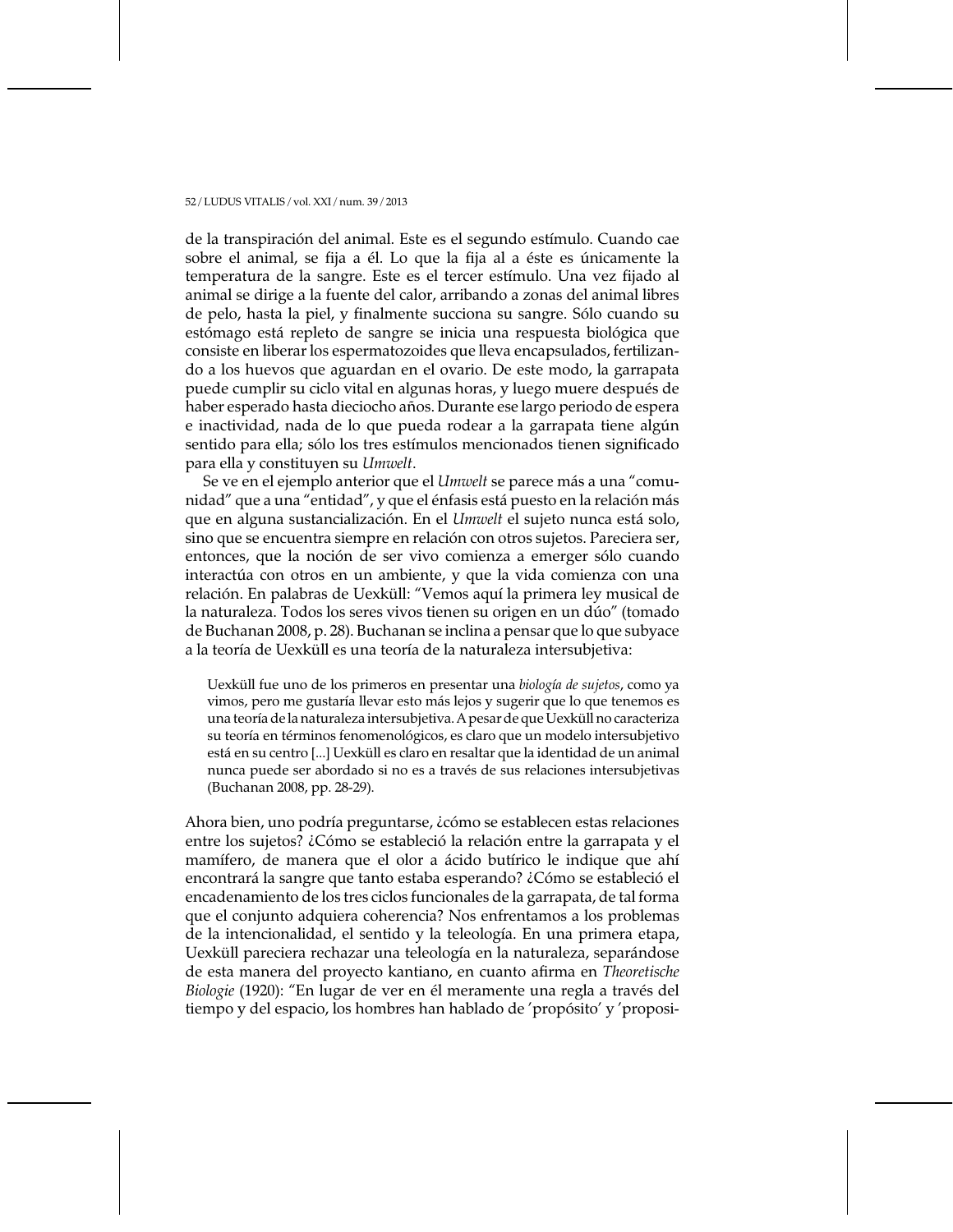tividad' en la naturaleza; y esto introdujo la idea de naturaleza como una clase de ser humano, previendo eventos futuros y actuando en consecuencia [...] Es aconsejable por lo tanto descartar de la biología, de todos los tiempos, expresiones como 'propósito' y 'propositividad'" (Uexküll 1926, p. 270). Sin embargo, a continuación se pregunta:

La única cuestión debatible que queda es esta: ¿Hay sólo una ley mecánica en el mundo de las cosas vivientes, o hay también una ley supermecánica, para la cual desearíamos introducir el término conformidad con el plan? ¿Están los procesos en conformidad con el plan, los cuales estudiamos en el mundo viviente, conectados únicamente por las reglas de un funcionamiento mecánico que ha estado ahí desde el mismo comienzo, o están controlados por reglas de función que abarcan no sólo el funcionamiento sino también su guía? (Uexküll 1926, p. 270-271).

De esta manera, Uexküll excluye en esta etapa a la teleología de la naturaleza, y la remplaza por una "conformidad con el plan" que funciona con reglas mecánicas.

En años posteriores, Uexküll adoptará un abordaje distinto que, sugiere Buchanan (2008, p. 31), pudo deberse a su cercanía con Cassirer. Así, por ejemplo, en la obra que más nos ocupa Uexküll afirma: "Las relaciones de significado son las únicas señales verdaderas en nuestra exploración de los Umwelten" (Uexküll 1957, p. 40). La obra en la que mayor relevancia toman las cuestiones del sentido y el significado es en Bedeutunglehre (1940). En el primer párrafo, Uexküll sostiene: "La vida sólo puede ser comprendida cuando uno ha reconocido la importancia del significado (Bedeutung)" (Uexküll 1982, p. 26). Y más adelante amplía: "La cuestión del significado es, por lo tanto, la cuestión crucial para todos los seres vivos" (Uexküll 1982, p. 37). Quiere decir, entonces, que el problema del significado no sólo involucra a la esfera humana, sino que todos los seres vivos son capaces de crear su propio dominio de significados en el espacio del Umwelt. Lo que busca Uexküll en su desarrollo de la biología como "teoría de la vida" es cómo se crea significado a través de las relaciones. Se podría decir que para conocer a un ser vivo tendríamos que conocer las relaciones que es capaz de formar, y que un animal no es más que sus relaciones (Buchanan 2008, p. 30). Esas relaciones son, entonces, la fuente para ganar acceso al significado de la vida de un determinado organismo.

Uexküll afirma que los organismos son sensibles a aquellos signos que se complementan con ellos mismos, y la reflexividad de este signo lleva a la producción colaborativa de su Umwelt. En este contexto, el significado es el responsable de hacer "resonar" a los diferentes Umwelten de forma "armoniosa", lo que es otra forma de referirse a la armonía en la naturaleza. Uexküll compara al significado con un conector o un puente que une dos notas en una partitura musical, que es la propia naturaleza. De lo que se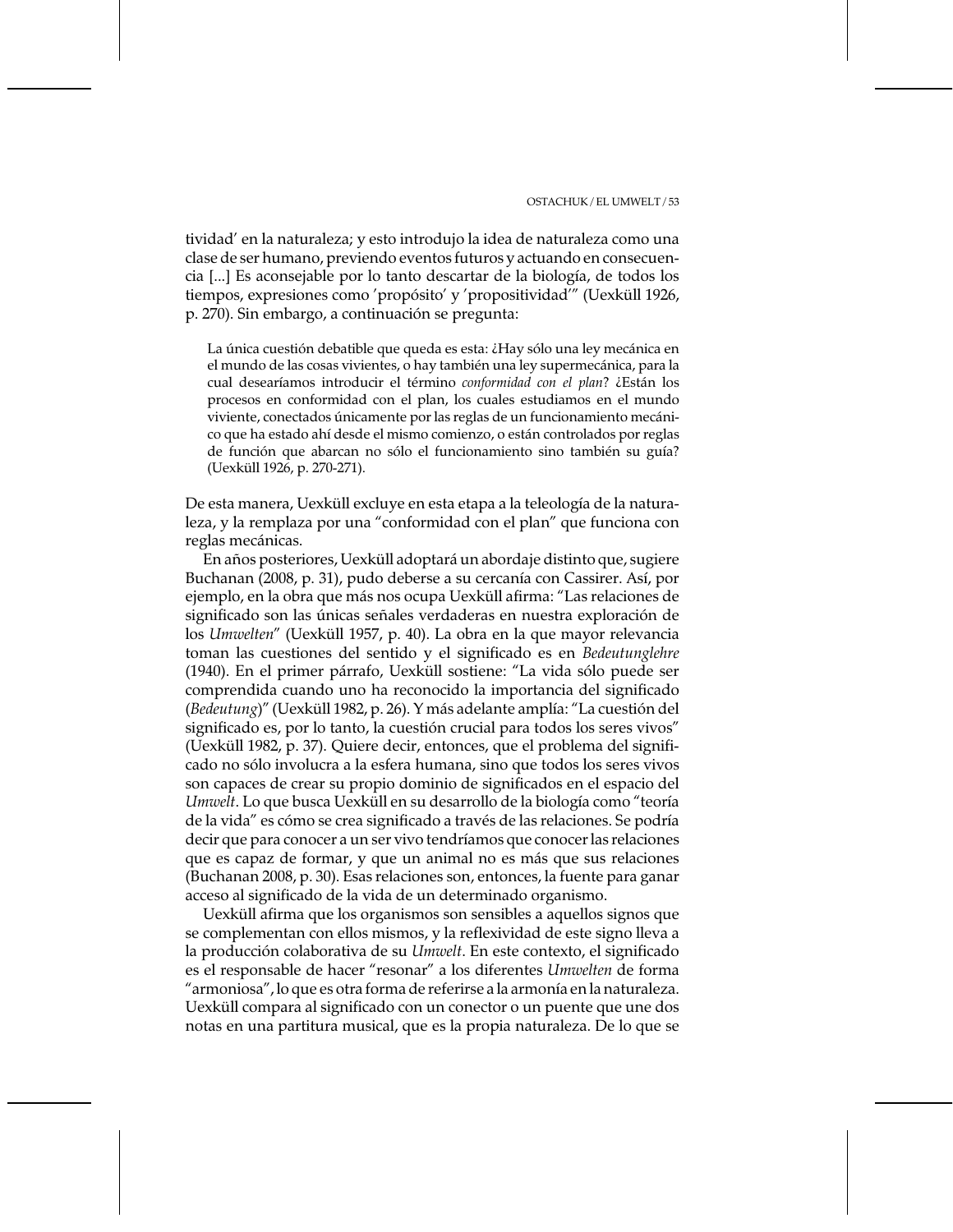trata, entonces, es de buscar esos puentes o conectores musicales en la naturaleza, buscan aquellos que comparten significados. En el ejemplo de la garrapata, el mamífero sirve como contrapunto en cuanto emite ciertos signos (sudor, calor) que se vuelven significativos dentro del Umwelt de la garrapata, es decir, se establece una relación con sentido entre ellos. De ese modo, los signos biológicos no actúan como simples causas externas, como si formaran parte de un mecanismo que disparan efectos instintivos, más bien forman parte de un proceso de interpretación en los cuales actúan como poseedores de significado para los organismos. La relación entre los signos no puede reducirse a una simple causa-efecto.

Un análisis muy interesante es el que realiza Uexküll sobre la relación de significado entre dos organismos, a partir de un poema de Goethe. El poema dice así: "Si el ojo no fuera solar, el sol jamás podría ser visto". A esta frase Uexküll agrega: "Si el sol no fuera ocular, no podría brillar en ningún cielo". Al aplicar esta fraseología al caso de la abeja y de la flor, concluye lo siguiente:

Si la flor no fuera apícola Y la abeja no fuera floral El unísono nunca podría ser exitoso (Uexküll 1982, p. 65).

Uno podría pensar que lo que está en juego en estas frases es una comparación externa entre los organismos, o una búsqueda de cierta similitud morfológica: la flor "se parece" a la abeja, y la abeja "se parece" a la flor. No es así. La interpretación "superficial" queda descartada cuando se continúa leyendo el poema de Goethe: "si en nosotros no viviera la fuerza de un Dios, ¿cómo podría fascinarnos lo divino?". Se torna evidente que la relación entre ambos organismos es mucho más profunda. La abeja y la flor encuentran un complemento en el otro, no pueden ser lo que son sin el otro, dependen uno del otro para sostener sus vidas individuales. La abeja necesita de la flor para colectar el néctar para su colmena, y la flor necesita de la abeja para dispersar su polen. Esta relación tampoco implica simplemente una "simbiosis", una mutua interdependencia. Lo que está en juego es la presencia de cierta "alteridad" dentro de cada organismo. De otro modo no habría posibilidad de conexión entre ellos, y pasarían uno al lado del otro sin darse cuenta. "La única manera de que la abeja y la flor puedan tener un significado para el otro es si cada uno ya es el otro" (Buchanan 2008, p. 33-34).

Consideremos ahora un ejemplo más, el de la araña y la mosca. En este caso Uexküll ofrece una explicación similar a la anterior. Considera que la araña tiene algo de mosca en su estructura, lo que le permite elaborar una telaraña de acuerdo a las características arquetípicas de la mosca. Se podría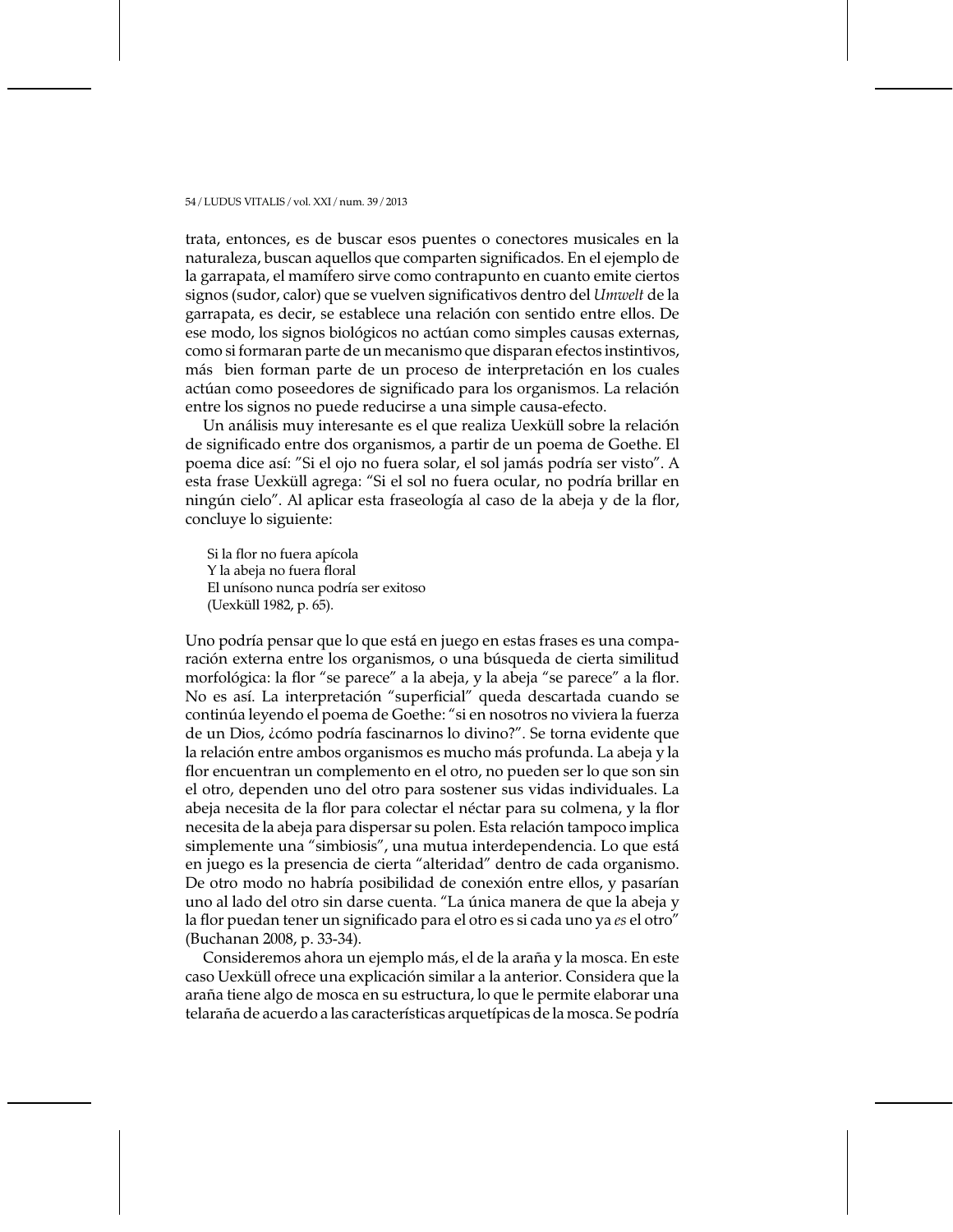decir, incluso, que la araña "anticipa" la presencia de la mosca a través de la "melodía" de la mosca. Es bien sabido que la araña teje su telaraña con un diseño que elude la dinámica perceptual del ojo de la mosca; la mosca vuela directamente a la telaraña porque no puede verla. En consecuencia, la telaraña "posee" a la mosca antes de que ella aparezca en escena. Uexküll lo expresa de forma bella y profunda: "la telaraña es una verdadera obra de arte refinada que la araña ha pintado de la mosca" (Uexküll 1982, p. 42).

¿Cómo se entiende este sentido de anticipación que se halla encarnado en el animal? Una forma de explicarlo es recurrir al concepto de *intencio*nalidad. Este concepto tiene distintas implicaciones, según quien lo utilice, aunque todas indican una direccionalidad hacia algo. En fenomenología, recordemos, Husserl postula que la conciencia es siempre conciencia de algo, que la conciencia siempre se dirige a un objeto. La novedad u originalidad de Uexküll es que en lugar de explicar cómo los animales tienen conciencia, consideró la pregunta de cómo el cuerpo animal, y el cuerpo en general, tiene intencionalidad. Uexküll quiso mostrar que incluso los seres vivos más rudimentarios pueden anticipar las condiciones que lo rodean interpretando las señales y signos como poseedores de sentido, y por ende una intencionalidad hacia su Umwelt. Promueve entonces una comprensión corporeizada de la intencionalidad y la alteridad. Ese programa de investigación también lo emprenderá Merleau-Ponty.

# EL COMPORTAMIENTO EN MERLEAU-PONTY

El tema de La structure du comportement es evidente desde el principio: "nuestro objetivo es comprender las relaciones entre la conciencia y la naturaleza" (Merleau-Ponty 1976, p. 19). La razón de abordar este problema es la inadecuada relación que encuentra entre el naturalismo de la ciencia, que conduce a un empirismo extremo de la vida que descansa en causas físico-mecánicas, y el idealismo de la filosofía, en el que encuentra problemas similares, aunque en otro dominios. Merleau-Ponty se propone encontrar una tercera alternativa para describir al mundo natural y lo hace comenzando con el comportamiento, ya que considera que es un ámbito "neutral" que le permitirá profundizar en la naturaleza empírica sin recurrir a ninguna fuerza idealista: "Llegaremos a estas cuestiones partiendo "desde abajo" y por un análisis de la noción de *comportamiento*. Esta noción nos parece importante porque, considerada en sí, es neutra con respecto a las distinciones clásicas de lo "psíquico" y de lo "fisiológico" y puede, por tanto, proporcionarnos la ocasión de volver a definirlos" (Merleau-Ponty 1976, p. 21). Para Merleau-Ponty, entonces, el estudio del comportamiento representa una nueva postura frente a las tendencias mecanicistas y vitalistas en biología. El mecanicismo y el vitalismo reducen al organismo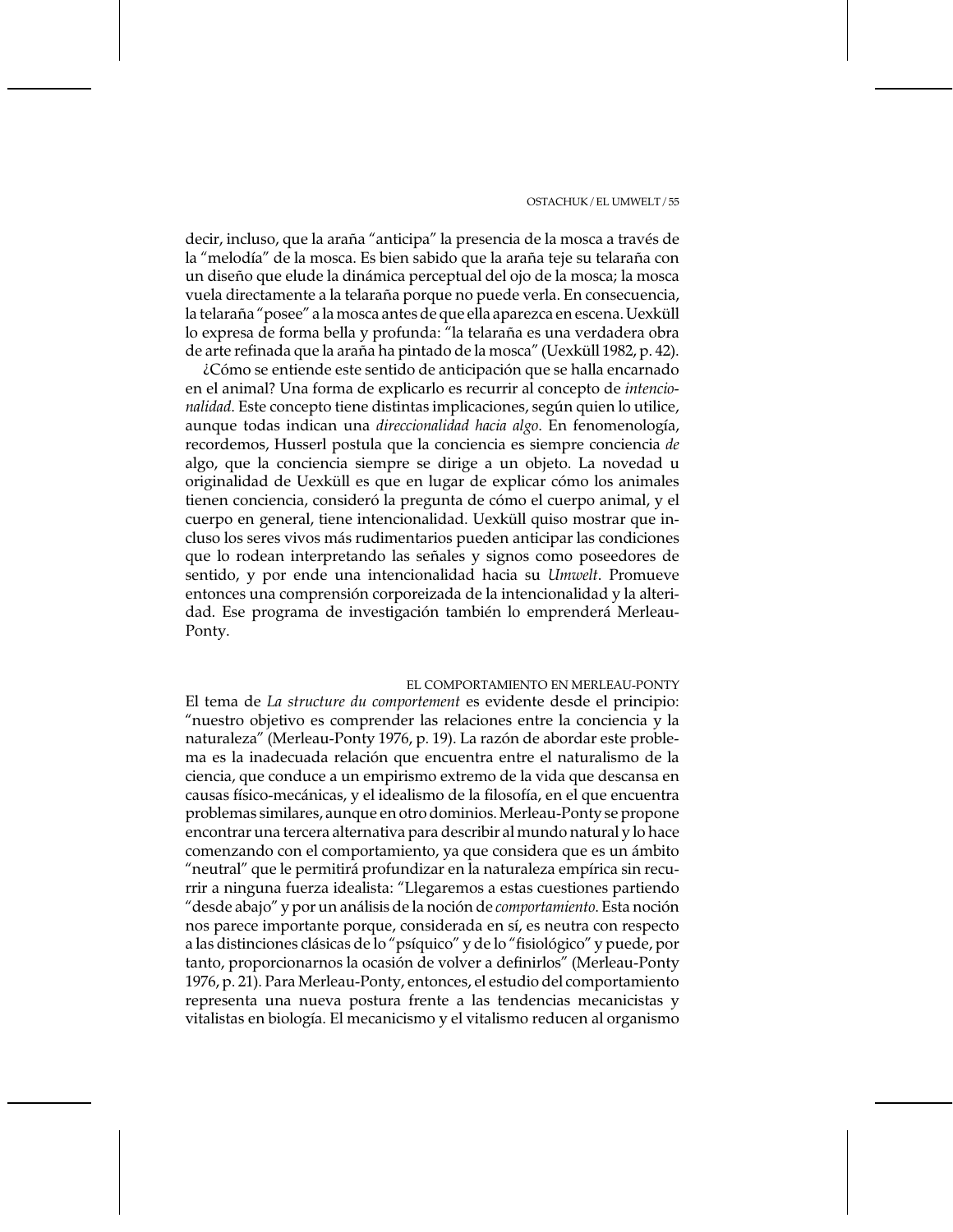a "una masa material de partes extra partes" (Merleau-Ponty 1976, p. 19). Pensar a los organismos de esta manera significa negar en los seres vivos toda unicidad y relación interna entre sus partes. Es un síntoma característico de la ciencia moderna que reduce a los organismos a un universo atomístico. Como consecuencia, se concibe al organismo aislado de su ambiente, que puede ser estudiado como una masa material que existe independientemente de todo lo que lo rodea, y que así puede ser clasificado y diseccionado.

Merleau-Ponty encuentra los mismos problemas en algunos abordajes característicos en el estudio del comportamiento, como el "behaviorismo". Este campo de la psicología, representado por Pavlov, Watson y Skinner, se centra en el estudio de los patrones externos observables y continúa sosteniendo, a pesar de su nombre, una interpretación atomística del organismo: "Es sabido que en Watson [...] el comportamiento es reducido a una suma de reflejos y de reflejos condicionados entre los que no se admite ninguna conexión intrínseca" (Merleau-Ponty 1976, pp. 21-22). De lo que se trata para Merleau-Ponty es de recuperar el verdadero concepto de comportamiento. Encuentra una respuesta inicial en el concepto de "estructura" desarrollado por la teoría de la Gestalt, definida como una totalidad que es más que la suma de sus partes. Esto expresa la necesidad de concebir un principio de unicidad en la totalidad estructural de los organismos que no puede ser reducida a una suma de sus órganos, fluidos, células, reflejos, etc. Hay algo en los organismos que los hace irreductibles a una interpretación atomística y mecanística, algo que no puede convertirlos en meras máquinas. Para Merleau-Ponty, el comportamiento es el espacio para desarrollar esta concepción del organismo, ya que éste es el que los describe como totalidades que no pueden ser reducidas. Ahora bien, para poder lograr tal concepción del comportamiento hay que evitar las explicaciones causales lineales típicas, por ejemplo, de los comportamientos reflejos, porque ignoran la totalidad del organismo. Se trata, pues, de evitar los programas mecanicistas o los vitalistas, los cuales se basan en partes separadas que actúan sobre otras mediante relaciones mecánicas, o bien sobre una entelequia, respectivamente.

Si la idea es encontrar la totalidad del organismo en el fenómeno del comportamiento, entonces debemos indagar sobre este concepto. Merleau-Ponty aporta diferentes perspectivas al respecto y lo relaciona con distintas nociones: el comportamiento como estructura, como forma, como significación y como modo de existencia. De esta manera, Merleau-Ponty, en una primera aproximación, afirma: "El comportamiento en tanto que tiene una estructura, no se ubica en ninguno de esos dos órdenes [del en-sí y del para-sí, o el mecanicismo y el intelectualismo]" (Merleau-Ponty 1976, p. 180). Más adelante, agrega: "En la experiencia de los comportamientos supero efectivamente la alternativa del para-sí y del en-sí [...] La estructura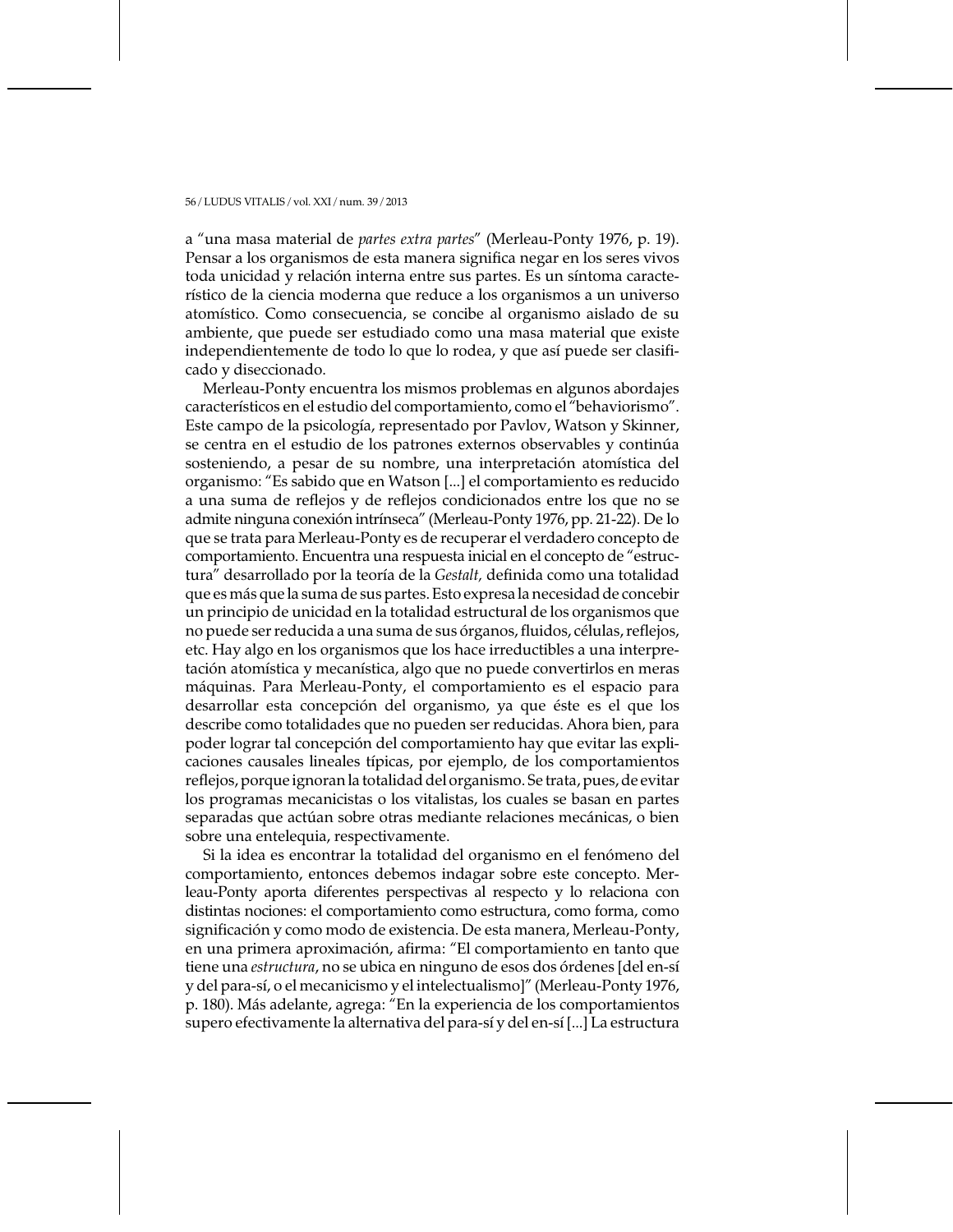del comportamiento, tal como se ofrece a la experiencia perceptiva, no es ni cosa ni conciencia" (Merleau-Ponty 1976, p. 182). Finalmente termina la idea: "El comportamiento no es una cosa, pero tampoco es una idea; no es la envoltura de una pura conciencia y, como testigo de un comportamiento, no soy una pura conciencia. Es precisamente lo que queríamos expresar al decir que es una forma" (Merleau-Ponty 1976, p. 183). Avanza aún más: "El comportamiento está, por consiguiente, hecho de relaciones, es decir, que es pensado y no en-sí, como cualquier otro objeto" (Merleau-Ponty 1976, p. 183). Nos acercamos así a la parte que más nos interesa a nosotros, con relación a Uexküll, y también la que marcará el devenir posterior del pensamiento merleau-pontiano:

A partir de ese momento, el comportamiento se desliga del orden del en-sí y se convierte en la proyección fuera del organismo de una posibilidad que le es interior. El mundo, en tanto que lleva seres vivientes, deja de ser una materia plena de partes yuxtapuestas, se ahonda en el lugar donde aparecen comportamientos. De nada serviría decir que somos nosotros, espectadores, quienes reunimos con el pensamiento los elementos de la situación a los que el comportamiento se dirige, para asignarles un sentido; que somos nosotros quienes proyectamos al exterior las intenciones de nuestro pensamiento, ya que faltaría saber sobre qué, en cuál fenómeno se apoya esta Einfühlung, qué signo nos invita al antropomorfismo. Tampoco serviría de nada decir que el comportamiento es "consciente" y que nos revela como su reverso un ser-para-sí oculto tras el cuerpo visible. Los gestos del comportamiento, las intenciones que traza en el espacio alrededor del animal, no se dirigen al mundo verdadero o al ser puro, sino al ser-para-el-animal, es decir a un cierto medio característico de la especie; no dejan transparentar una conciencia, es decir, un ser en el que toda la esencia sea conocer, sino una cierta manera de tratar el mundo, de "ser en el mundo" o de existir (Merleau-Ponty 1976, pp. 180-181).

Aquí llegamos a la instancia donde el comportamiento expresado en los términos fenomenológicos de "ser en el mundo" se confunde con la concepción uexkülleana de Umwelt, es decir, el comportamiento como una clausura relacional en la que el organismo está unido estructuralmente con su mundo.

Es también este el momento en el que Merleau-Ponty explica, nosotros creemos que no casualmente, la noción de Umwelt, aunque sin mencionar a Uexküll, tal vez incluso sin haberlo leído directamente, sino a través del biólogo holandés Frederik Buytendijk:

Está establecido, contra el conductismo, que no puede identificarse el "ámbito geográfico" y el "ámbito conductual" (milieu de comportement). Las relaciones eficaces en cada nivel, en la jerarquía de las especies, definen [...] una manera que le es propia de elaborar los estímulos, y así el organismo tiene una realidad distinta, no sustancial, sino estructural. La ciencia no trata, pues, a los organis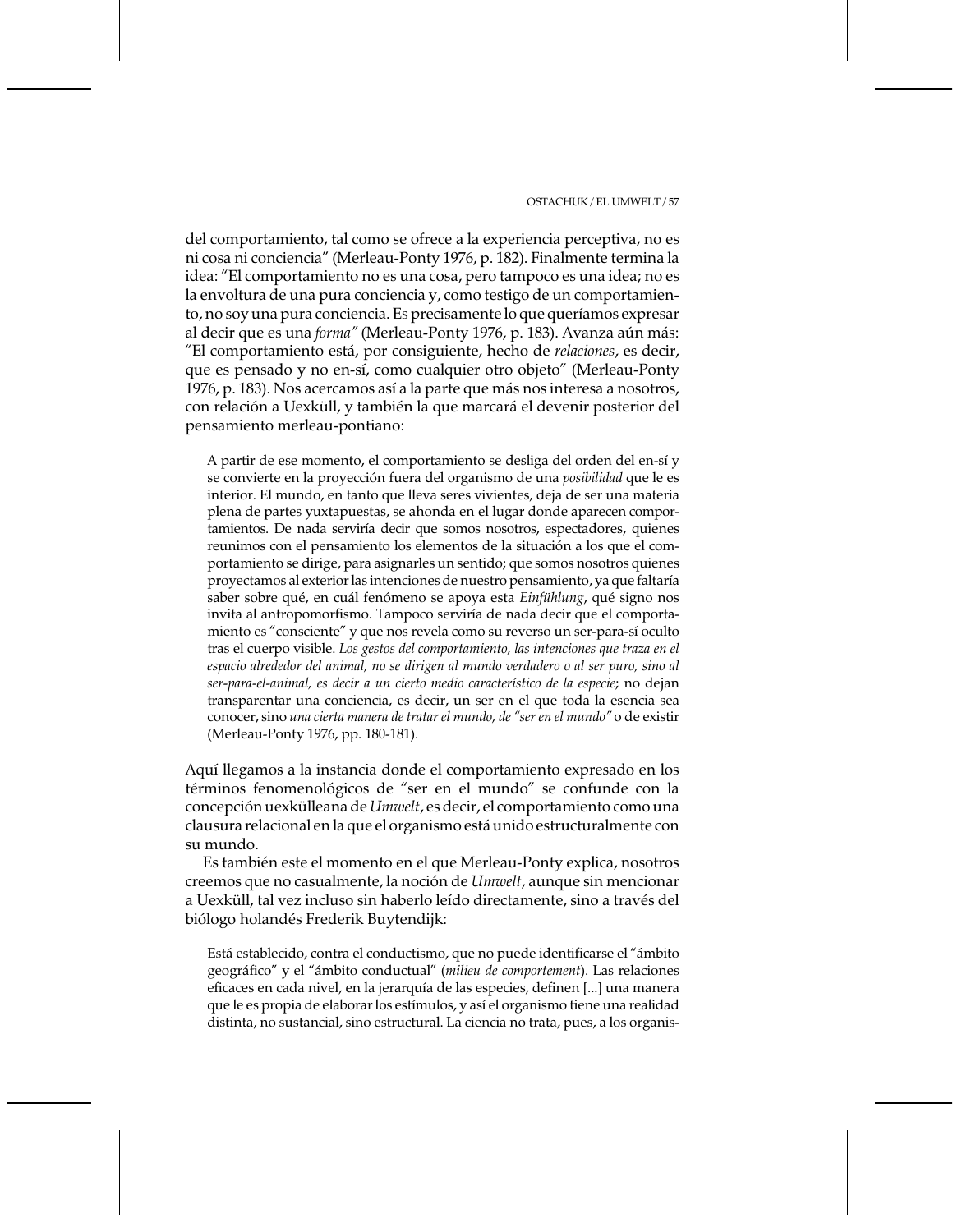mos como los modos finitos de un mundo (Welt) único, las partes abstractas de un todo que los contendría eminentemente; se ocupa de una serie de "ambientes" y de "medios" (Umwelt, Merkwelt, Gegenwelt), donde los estímulos intervienen según lo que significan y lo que valen para la actividad típica de la especie considerada (Merleau-Ponty 1976, pp. 185-186).

La relación entre el organismo y su ambiente no puede analizarse en términos de causa y efecto, ni como la relación entre una llave con su cerradura, sino que son dos momentos de un proceso circular: "Situación y reacción se enlazan interiormente por su participación común en una estructura donde se expresa el modo de actividad propio del organismo" (Merleau-Ponty 1976, p. 187). Una frase que, por otra parte, guarda gran similitud con esta otra: "El mundo perceptual y operacional forman juntos una unidad cerrada, que es el Umwelt" (Uexküll 1957, p. 6).

La única vez que Merleau-Ponty menciona a Uexküll en La structure du comportement es indirectamente, otra vez, a través de Buytendijk: "Todo organismo, decía Uexküll, es una melodía que se canta a sí misma" (Merleau-Ponty 1976, p. 225). Pareciera ser que Merleau-Ponty encuentra en las referencias musicales de Uexküll el lenguaje apropiado para expresar la dinámica estructural y relacional de los organismos, en contraposición a una visión sustancialista y mecánica, así como para entender y expresar la íntima relación entre el organismo y su ambiente como una forma singular (unitaria). Así, por ejemplo, leemos: "El organismo, justamente, no puede compararse a un teclado sobre el que actuarían los estímulos exteriores y dibujarían su forma propia, por la simple razón de que él contribuye a constituirla [...] Sería un teclado que se mueve a sí mismo, de manera de ofrecer -según ritmos variables - tales o cuales de sus notas a la acción en sí monótona de un martillo exterior" (Merleau-Ponty 1976, pp. 30-31). En otra parte, Merleau-Ponty afirma: "El mundo, en aquellos de sus sectores que realizan su estructura, es comparable a una sinfonía" (Merleau-Ponty 1976, p. 189). El organismo, entonces, contribuye activamente a la generación de la melodía; no sólo "constituye" su forma (aporta sus elementos), sino que la "canta". El organismo está activamente comprometido en la "musicalización" de sí mismo y de su ambiente; organismo y ambiente están íntimamente relacionados en un "tema musical", en el que ninguno de los dos puede ser reducido a una dependencia por determinación externa.

Ahora bien, la noción que se abrirá camino a lo largo del desarrollo del pensamiento de Merleau-Ponty para expresar la unidad del organismo y su relación con el ambiente, no será la de sinfonía ni la de teclado, sino la de melodía. A pesar de que el concepto de melodía no se encuentra todavía desarrollado en La structure du comportement, lo utiliza para dar su propia definición de coordinación. Los elementos coordinados, afirma Merleau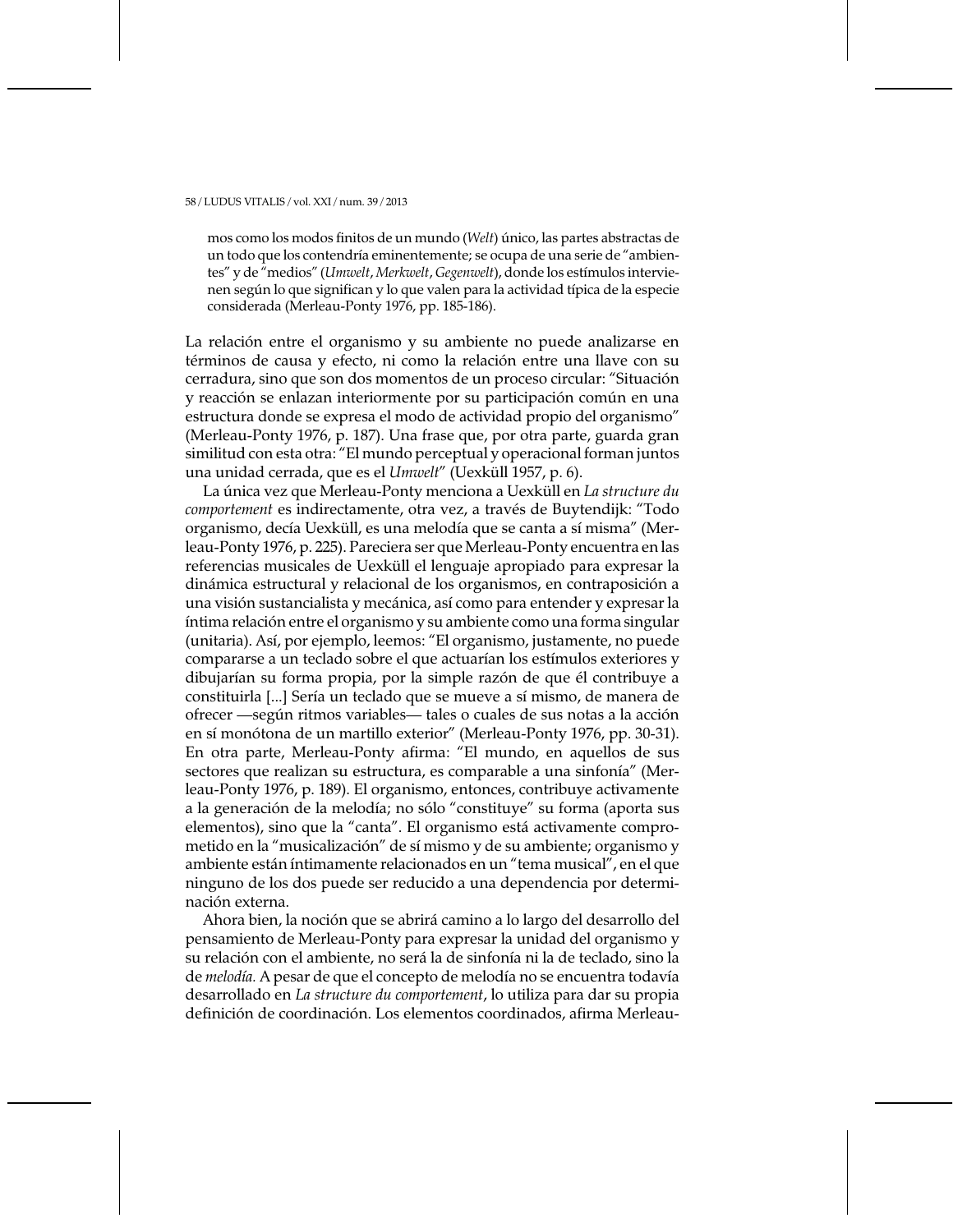Ponty, están asociados unos con otros de tal forma que constituyen un todo que tiene su propia ley; juntos forman una melodía que no está contenida en sus partes (notas) sino surgen de ésta. Más adelante, expresa la misma idea recurriendo a otra metáfora. Compara un organismo con una burbuja de jabón, en la que lo que sucede en cada punto está determinado por lo que sucede en todos los otros. Lo interesante de estas reflexiones es que las hace recurriendo a dos temas predilectos de Uexküll, la melodía y la burbuja de jabón. Ambas imágenes funcionan en los dos autores como forma de expresar la unidad y totalidad del organismo.

La unidad del organismo no es material, a pesar de la existencia física del mismo. La unidad no es una simple consecuencia de la existencia de órganos o de un sustrato. La coordinación, afirma Merleau-Ponty, es la creación de una unidad de sentido que no debe nada a la materialidad de las partes involucradas. La cualidad irreductible de los organismos no implica recurrir a una fuerza vitalista. Significa que la unidad del organismo no está confinada y asegurada por su aparato corporal, sino que se extiende a sus actividades de comportamiento inmerso en un ambiente. Un organismo no es sólo un especimen físico, él es sólo en sus relaciones inherentes con su medio. El aspecto "inmaterial" del organismo aparece en el modo en que los seres vivos se relacionan con sus alrededores. Dicho de otra manera, la existencia de una estructura en el mundo es manifestación de la intersección de una multitud de relaciones referidas a otras estructuras. Que el organismo sea una estructura significa que por necesidad se relaciona con otras, es decir, con el medio.

## EL UMWELT DE MERLEAU-PONTY

Merleau-Ponty retorna al tema del organismo en los cursos sobre el concepto de naturaleza que dicta entre los años 1956-1960 en el Collège de France. Ahí retoma sus indagaciones acerca de las relaciones entre el organismo y el ambiente que habita. Una señal de la continuidad entre La structure du comportement y su trabajo posterior sobre la naturaleza es, justamente, el énfasis puesto en la relación.

En esos cursos comienza enumerando algunas limitaciones de la metafísica cartesiana, en especial, que se trata de un paradigma científico abocado a la descripción de la esencia de los seres de la naturaleza, para luego afirmar la necesidad de una clarificación ontológica del concepto mismo de naturaleza. Recurre para ello al concepto de comportamiento, retomando de alguna manera el proyecto emprendido en La structure du comportement. En ese contexto es que aparece la noción de Umwelt de Uexküll. El concepto de Umwelt aparece como contraposición a un mundo objetivo único (Welt) que existe por sí mismo. Frente a esto, el Umwelt no es sólo el "dominio puramente subjetivo" de la vida animal, sino que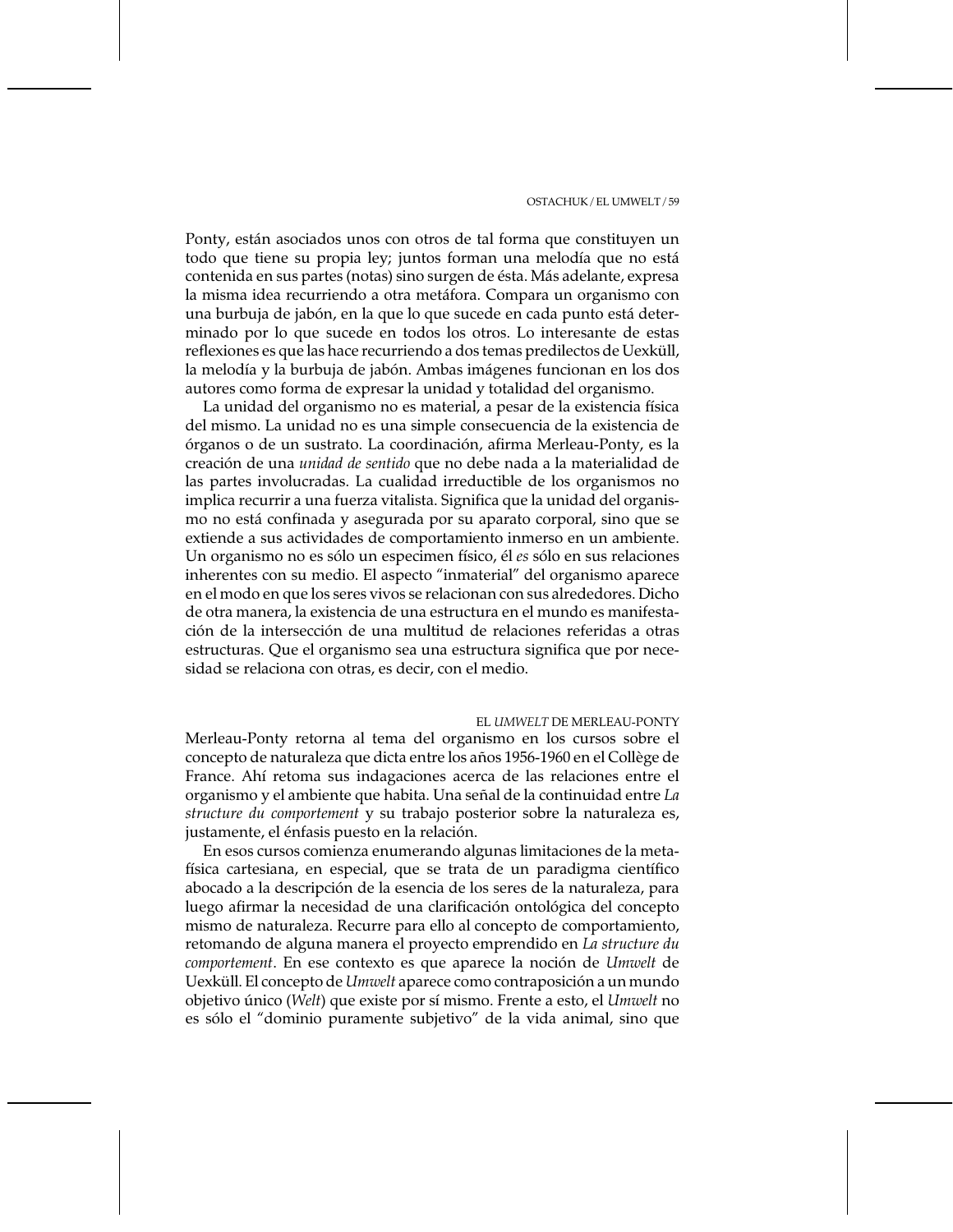estrictamente es "el ambiente de comportamiento" (Merleau-Ponty 2003, p. 167). Lo que es más, compara el *Umwelt* con el comportamiento, y asegura: "Uexküll anticipa la noción de comportamiento" (Merleau-Ponty 2003, p. 167). Hasta este punto, Merleau-Ponty repite de algún modo lo explicado en su primera obra, aunque esta vez hace un reconocimiento explícito de las teorías de Uexküll, y parece haber estudiado profundamente su obra, o al menos parte de ella. El comentario anterior no es casual porque, después de su lectura, algo parece haberse agregado o modificado en el pensamiento de Merleau-Ponty, y sus reflexiones parecen haberse nutrido aún más de las ideas de Uexküll: "Esta actividad comportamental orientada hacia un Umwelt comienza bastante antes de la invención de la conciencia [...] La conciencia es sólo una de las formas varias del comportamiento" (Merleau-Ponty 2003, p. 167). En consecuencia, el Umwelt subyace en la posibilidad de la conciencia. Merleau-Ponty busca relativizar la prioridad de la conciencia en favor de una descripción más profunda y universal del ser vivo. Ya vimos que esas ideas subyacen más o menos explícitamente en la obra de Uexküll, y de hecho Merleau-Ponty así lo reconoce: "Uexküll mismo posiciona al Umwelt como un tipo del cual la organización, la conciencia y la máquina son sólo variaciones" (Merleau-Ponty 2003, p. 168).

¿Cómo llegar a esta comprensión "más profunda y universal del ser vivo"? Si la conciencia es sólo "una de las formas varias del comportamiento", ien qué sostener la cohesión y unicidad de los organismos? En este punto, Merleau-Ponty cita el ejemplo de Uexküll de la ameba. La ameba para Uexküll es un "protoplasma que fluye", una "máquina que fluye". La ameba recrea y renueva sus órganos, seudópodos y vacuolas constantemente. Y entonces afirma algo que para nosotros es muy importante: "En los animales-máquina, hay una diferencia entre funcionamiento y nacimiento. Para la ameba, mantenerse a sí mismo y funcionar son la misma cosa. La ameba es nacimiento continuo, pura producción" (Merleau-Ponty 2003, p. 170). Merleau-Ponty introduce, incluso de una forma tal vez más clara que Uexküll, la circularidad: el mismo movimiento que crea a la ameba es el que le permite sostenerse en el tiempo. Las ramificaciones e implicaciones de esto son muchas y muy variadas, y quizás no sea el lugar para abordarlas. Uexküll, por su parte, había introducido la circularidad en su noción de ciclo funcional, y en el Merkwelt y Wirkwelt como unidad cerrada, que es el Umwelt mismo. A continuación, Merleau-Ponty compara el caso de la ameba con el de la anémona. La anémona tiene tres redes neurales, aunque sólo un comportamiento, debido a la presencia de un único músculo efector. Así afirma: "El sistema nervioso central está lejos entonces de ser el origen y base de la unidad del organismo [...] en todos lados pesa la prevalencia del protoplasma en el conjunto" (Merleau-Ponty 2003, p. 170). Merleau-Ponty concluye algo que completa o adiciona algo más a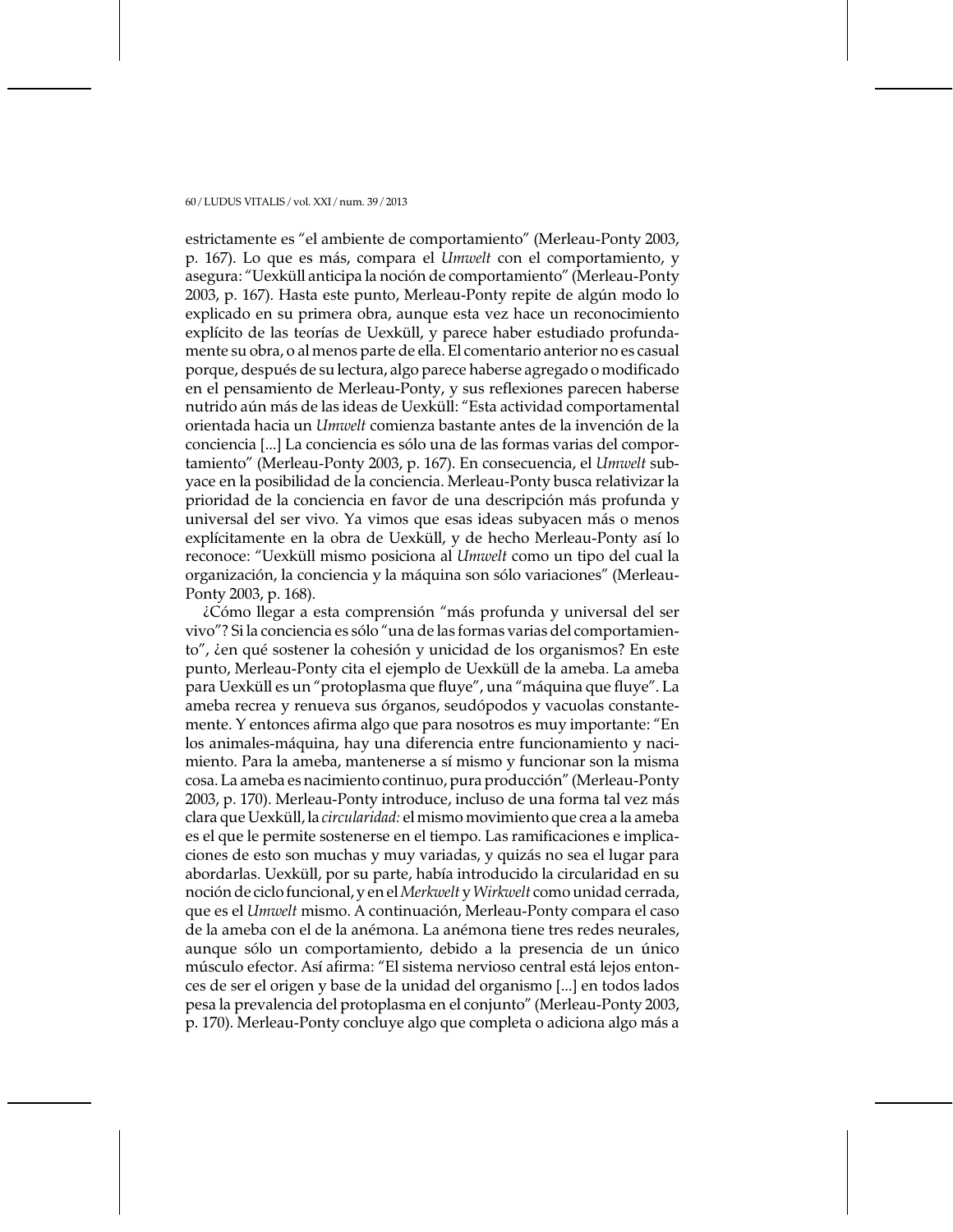la noción de circularidad: "La unidad del organismo no descansa en el sistema nervioso central; debe sostenerse en una actividad" (Merleau-Ponty 2003, p. 170). La circularidad y la actividad del organismo aseguran su unidad, y ambas se dan en el "escenario comportamental" que es el Umwelt. Más adelante expresa de otra manera esta circularidad, recurriendo a una metáfora que ya había utilizado en La structure du comportement, y que fue la única vez que mencionó explícitamente a Uexküll: el organismo o el "desenvolvimiento" del Umwelt es "una melodía que se canta a sí misma" (Merleau-Ponty 1976, p. 225; 2003, p. 173).

La noción de *Umwelt* reúne entonces lo que siempre intentó separarse: la actividad que crea a los órganos y la actividad del comportamiento. Propone que para comprender el mundo de un animal es preciso no sólo considerar sus percepciones sino también sus conductas, porque éstas "depositan en la superficie de los objetos un agregado de significación" (Merleau-Ponty 2003, p. 172). Detengámonos un momento en comprender en qué consiste este "agregado de significación". El caso de la garrapata demuestra que de todos los estímulos ambientales posibles, ésta sólo responde a tres de ellos, bien identificados y en un orden bien establecido. De esa manera, el primer estímulo proveniente del exterior dispara una reacción del animal, esta reacción del animal lo coloca en contacto con otras estimulaciones del medio, dando origen a una nueva reacción, y así sucesivamente. En consecuencia, toda estimulación externa ha sido provocada por un movimiento propio del animal, y no se puede establecer entre ambos una simple relación de causalidad, ni puede asignarse a ninguno de ellos el papel de causa o de efecto.

En ese caso - dice Merleau-Ponty - no se aprende la relación de sentido. Cada parte de la situación actúa como parte de una situación de conjunto; ningún elemento de acción tiene, de hecho, utilidad separada. Entre la situación y el movimiento del animal hay una relación de sentido que la expresión de Umwelt traduce. El Umwelt es el mundo implicado por los movimientos del animal y el que regula sus movimientos por su propia estructura (Merleau-Ponty 2003, p. 175).

El movimiento es un medio para reconsiderar cómo entendemos al animal y al mundo como una estructura cohesiva. Por ejemplo, el vuelo del pájaro (Merleau-Ponty 1957, p. 304) debemos considerarlo en términos de transiciones y no de cosas, en términos de comportamiento y no de propiedades estáticas. No debo verlo como un objeto con ciertas propiedades que se va trasladando, sino como una unidad cuyo movimiento da sentido. Esto evoca al ser vivo dándose expresión a sí mismo, manteniéndose unido por un pliegue de la naturaleza. Desde el momento en que el animal se mueve hay vida, crea una dimensión que da sentido a sus alrededores.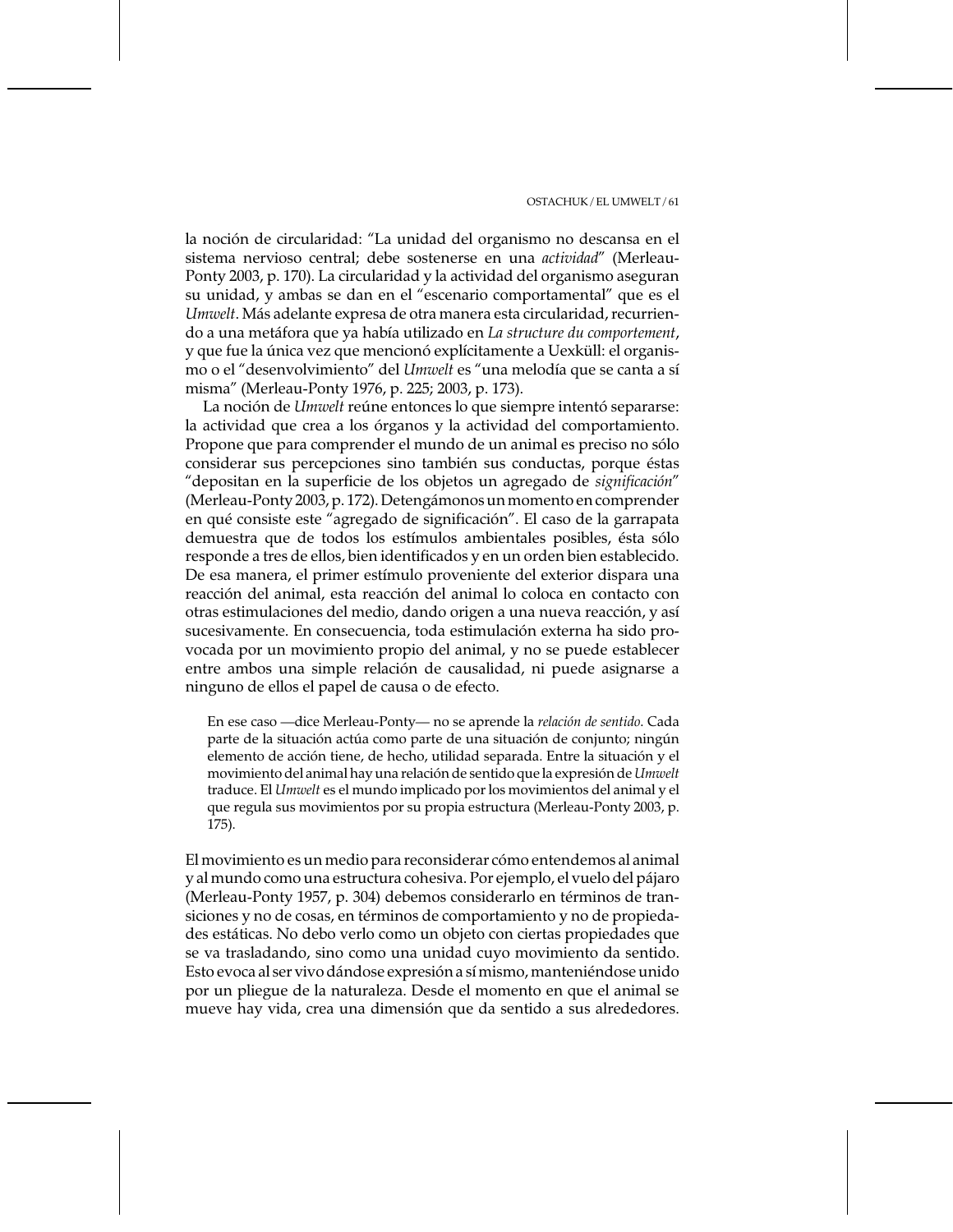Esta dimensión se mantiene gracias al comportamiento; ante nuevos comportamientos el organismo-medio se transforma y adopta nuevos sentidos.

El comportamiento nos lleva a una descripción general de la vida misma; la actividad y el movimiento de los organismos informan sobre la cohesión natural entre los seres vivos: "Debemos entender la vida como la apertura de un campo de acción. El animal es producido por la producción de un medio" (Merleau-Ponty 2003, p. 173). De ahí la importancia de estudiar la vida general de los animales, la relación con su cuerpo y su medio, etc. Los diferentes Umwelten de los distintos organismos se cruzan como anillos, abriéndose el uno al otro. La vida se abre al hacerlo estos campos de acción.

¿Cómo entender, pues, la producción de un Umwelt? Merleau-Ponty cita aquí a Uexküll: "Cada sujeto teje sus relaciones como los hilos de una telaraña tejen relaciones concernientes a las cosas del mundo exterior, y construye con todos sus hilos una red sólida que soporta su existencia" (Merleau-Ponty 2003, p. 176). El animal define su territorio como un sitio privilegiado de la misma manera en que la araña teje su telaraña. Cabe resaltar que tanto Merleau-Ponty como Uexküll, se oponen a la existencia de una conciencia animal que "dirige" la producción y el desenvolvimiento de este campo de acción, de este espacio de comportamiento que es el Umwelt. Sin embargo, a nuestro entender ninguno de los dos es muy claro y rotundo a la hora de hablar de la presencia de una finalidad o teleología involucrada en el proceso. Así es que, por ejemplo, mientras que en ciertos lugares Merleau-Ponty la aprueba: "la rata vive entre víboras. Aquí, dos Umwelten, dos anillos de finalidad [finalité] se entrecruzan" (Merleau-Ponty 2003, p. 173); en otros la desaprueba: "la referencia a un Umwelt no es de ninguna manera la posición de una meta (Ziel)" (Merleau-Ponty 2003, p. 175). Parecería no querer definirse sobre este punto: "El Umwelt está cada vez menos orientado hacia una meta y cada vez más hacia la interpretación de símbolos" (Merleau-Ponty 2003, p. 176). Aquí uno estaría tentado a preguntarse si en la interpretación de símbolos no hay un proceso teleológico involucrado, incluso en el mismo funcionamiento circular que propone para los organismos y el Umwelt.

Después de todo, es el tema de la melodía el que para Merleau-Ponty mejor expresa las intuiciones acerca del *Umwelt* y el comportamiento animal. Cantamos la melodía y la melodía nos canta a nosotros. Ninguno es la causa ni el efecto: "El cuerpo está suspendido en lo que canta: la melodía está encarnada y encuentra en el cuerpo una especie de sirviente" (Merleau-Ponty 2003, p. 173). Lo que trata entonces es de evitar cualquier determinación causal entre organismo y ambiente. Como decíamos anteriormente, es el organismo el que construye su propio medio. Al final del capítulo, retoma este tema y lo relaciona con el de la finalidad: "El sujeto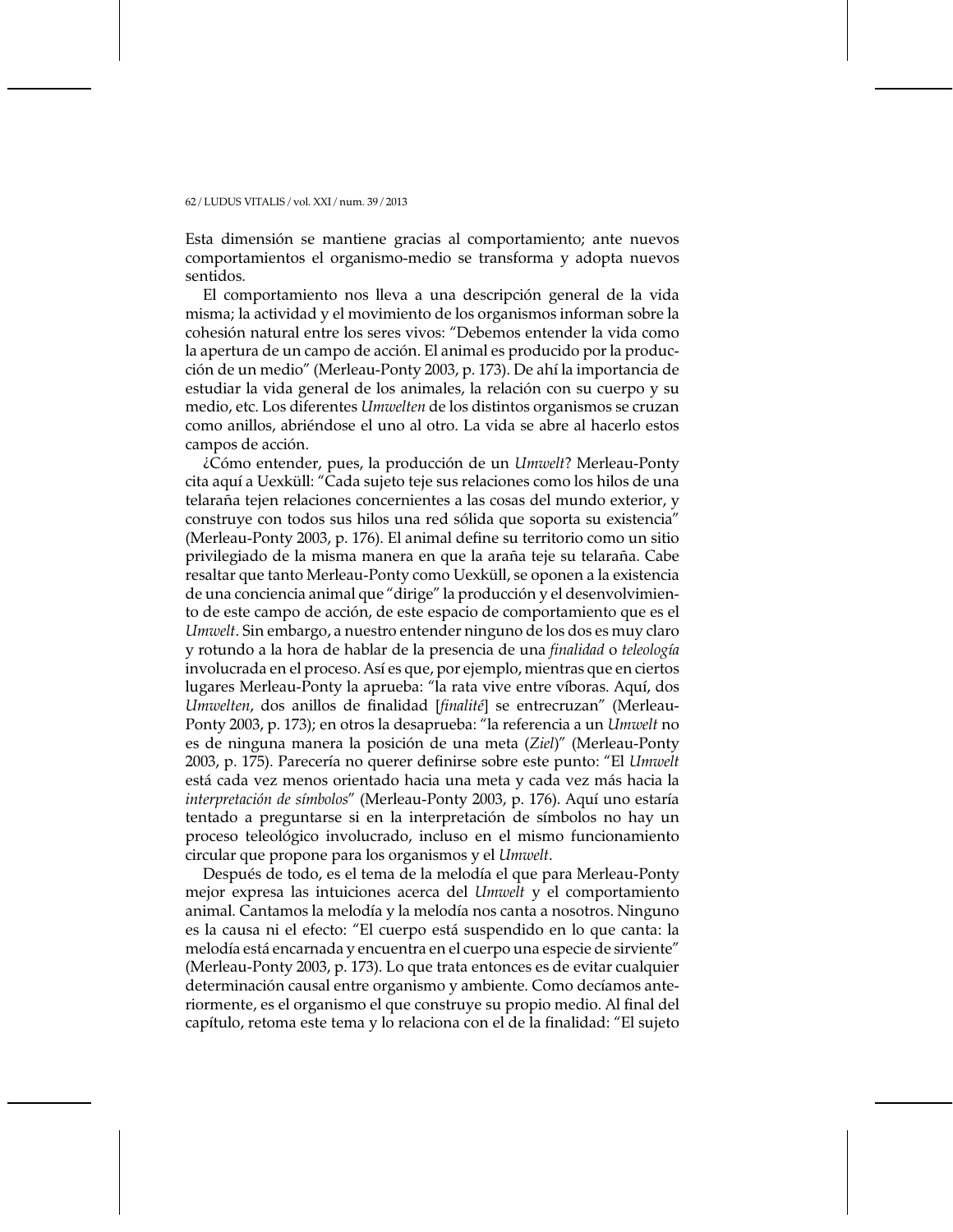animal es su realización, trans-espacial y trans-temporal. El tema de la melodía animal no queda fuera de su realización manifiesta, y es un tema variable que el animal no procura realizar por la copia de un modelo, sino que persigue sus realizaciones particulares, sin que esos temas sean una meta de ese organismo" (Merleau-Ponty 2003, p. 177). La última parte de la frase resulta enigmática, puesto que persigue algo que no es una meta. A nuestro entender, esto abre el camino a la persecución de una meta propia, de una meta "autoimpuesta", una situación en la que los propios efectos y reacciones del organismo se convierten en nuevas causas.

## DE LA NOCIÓN DE *LIMWELT* A LA TEORÍA DE LA CARNE

En unos pocos años, Merleau-Ponty se mueve de la noción de Umwelt a una teoría de la carne, en la cual introduce los conceptos de sensible, entrelazamiento, quiasma y carne. En esta reflexión posterior, trata al Umwelt como algo con negatividad, como una presencia ausente, planteamiento que luego dará origen a Le visible et l'invisible (1964).

Merleau-Ponty parte de la afirmación de que "el mundo es carne". La carne es el elemento en el que las vidas son vividas. La carne es como una dimensión adicional, aunque no es material ni espiritual. Es la cohesividad misma del mundo, que hace a éste posible. El objetivo de Merleau-Ponty es encontrar una descripción del ser natural anterior a toda percepción consciente y a toda inteligibilidad, es decir, el ser "bruto" o "salvaje". El ser prerreflexivo, preconceptual, se expresa en la carne. La carne, entonces, es equivalente a lo sensible: es el medio en el que puede haber ser sin estar posicionado. El mundo sensible es en el que "gravitamos", el que permite nuestra unión con otros, el que hace que el otro esté ahí para nosotros. Cabe destacar que este medio no puede situarse, y es accesible sólo por alusión.

El mundo es carne porque nuestro cuerpo mismo es parte de ella. La reversibilidad de las cosas indica la necesidad de llegar a una nueva concepción que supere la idea de la cosa y el mundo. La carne o lo sensible es nuestra navegación en la comprensión de la estructura del ser, ya que es al mismo tiempo unión y divergencia entre las cosas. La misma unidad y separación existe entre los cuerpos: el mundo está en el cuerpo tanto como el cuerpo en el mundo.

El Umwelt provee a Merleau-Ponty de una nueva fuente para el desarrollo del ser natural. Lo ayuda para comprender la relación estructural entre organismo y ambiente de una manera que le permite superar la distinción sujeto-objeto, y ubicar una capa sensible que unifique a todos los seres vivos en la carne del mundo.

El Umwelt lleva a Merleau-Ponty a considerar al cuerpo en movimiento como la base para su teoría de la carne (tercer curso de la naturaleza). La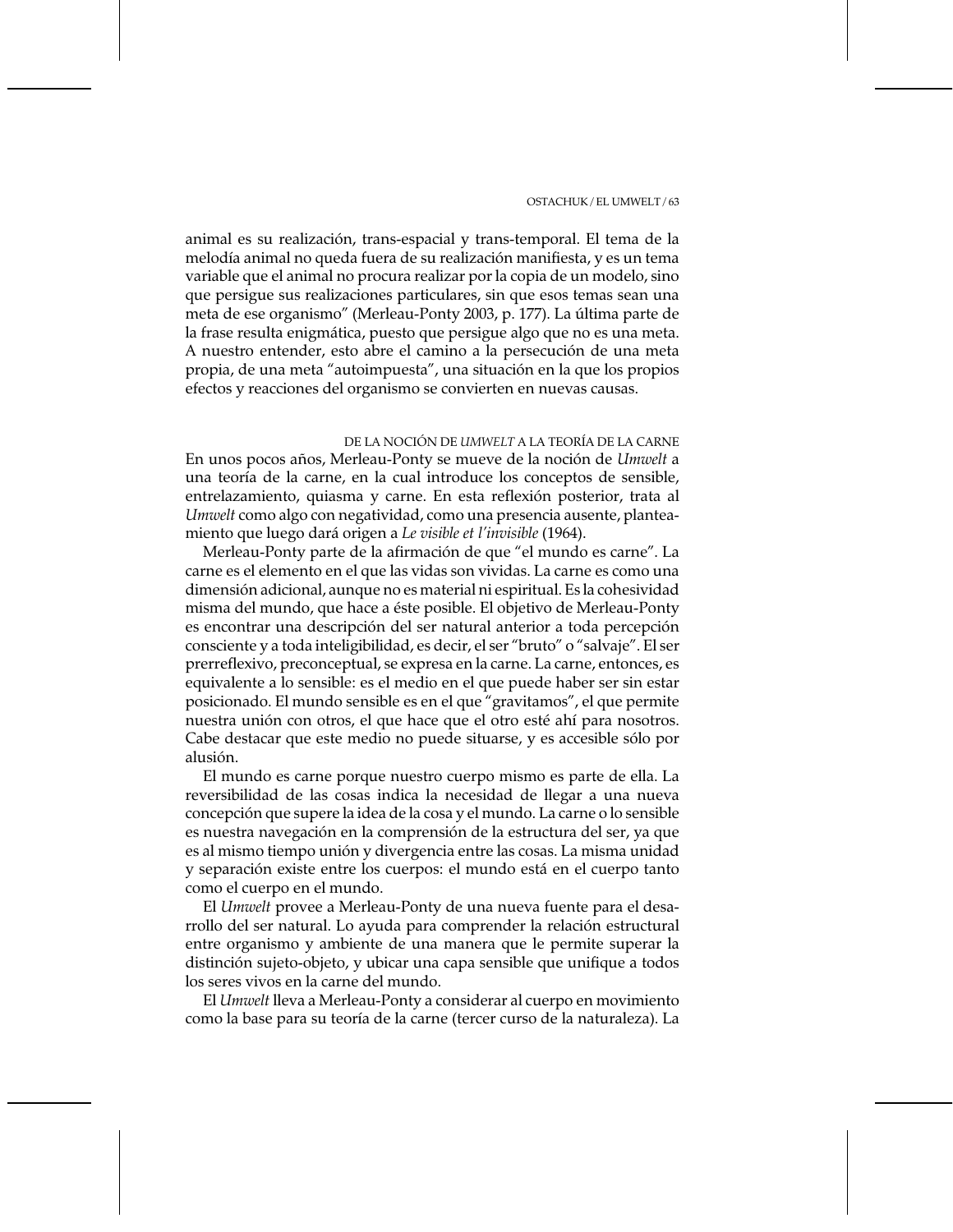nueva ontología de Merleau-Ponty "germina" entonces a partir de la teoría del Umwelt de Uexküll, algo que ya se vislumbraba en La structure du comportement (Buchanan 2008, p. 147).

### CONCLUSIONES

Tanto Merleau-Ponty como Uexküll se enfrentan al problema de encontrar una alternativa al dualismo empirismo-intelectualismo y mecanicismo-vitalismo, respectivamente. En estos términos, ambos adoptan la estrategia de "volver a reunir" el sujeto y el objeto, enfrentados y aislados en las perspectivas anteriores, en una unidad de sentido, con significado. En este proyecto, ambos pensadores ven la necesidad de "apoyarse" en el cuerpo como instancia, como espacio, a partir del cual y desde el cual se establece la relación con el mundo. Es la perspectiva de "ser-en-el-mundo" la que les permite crear una alternativa a dichos dualismos. Por eso ambos autores se ven en la necesidad de desarrollar una teoría de la percepción y del comportamiento, de abordar esa relación con el mundo desde el punto de vista de un sujeto que percibe y que actúa en consecuencia. Uexküll conduce a Merleau-Ponty a una síntesis del mundo perceptual y el mundo operacional, que es el *Umwelt*, en la que la conciencia juega un rol secundario, en tanto que es una de las tantas formas de comportamiento. Podríamos concluir con la siguiente frase de Uexküll, que tal vez resuma de la mejor manera todo lo analizado anteriormente: "En el Umwelt comportamental el cuerpo produce la mente, y en el mundo psicológico la mente construye al cuerpo" (Uexküll 1957, p. 80).